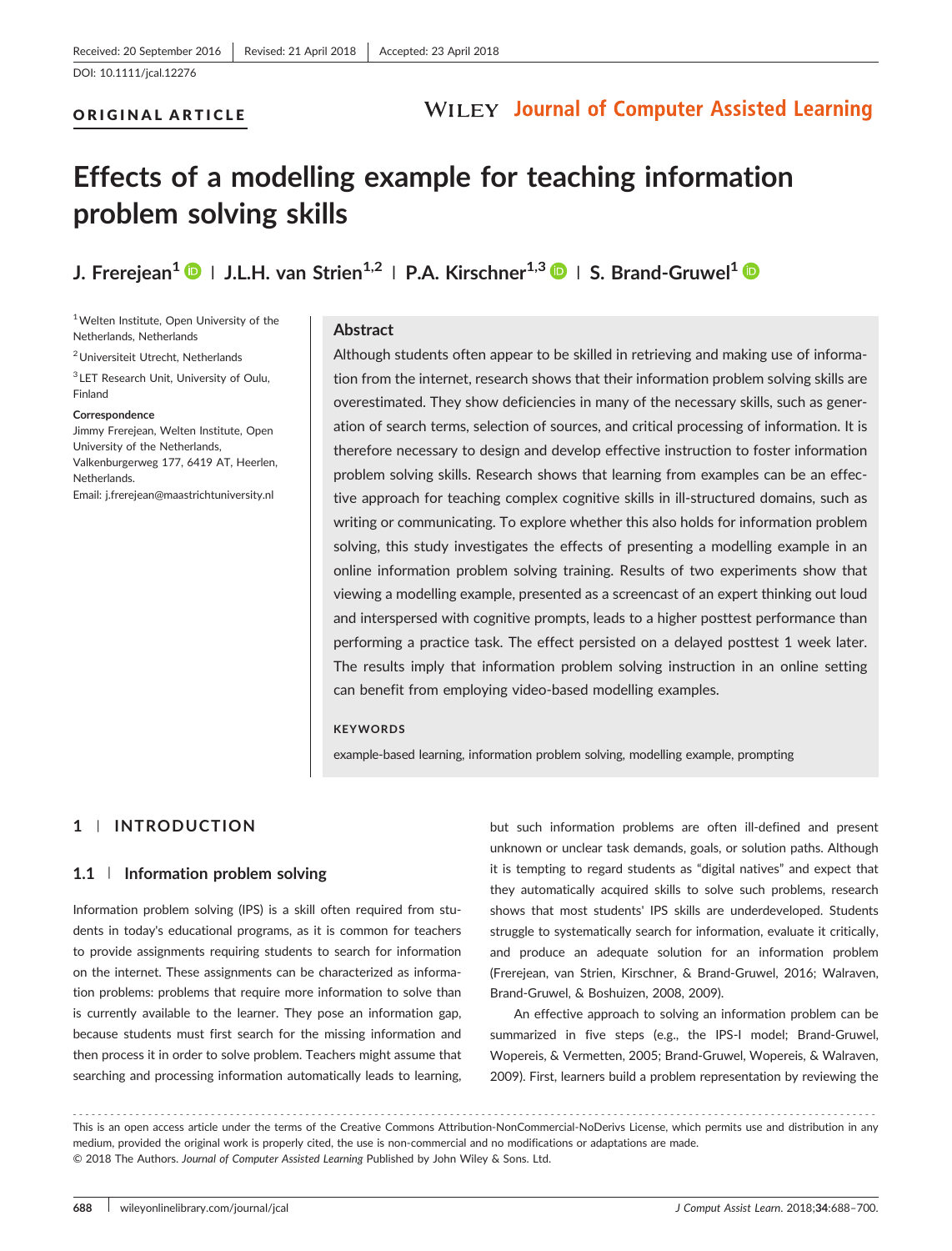# EREREJEAN ET AL. **EXEREJEAN ET AL. EREREJEAN ET AL. EXEREJEAN ET AL. 689**

task demands, activating prior knowledge on the topic, and identifying which information is needed. They form an idea of the extent and structure of the domain, and formulate a question. Research shows that this step is often neglected entirely or performed only partially (Brand‐Gruwel et al., 2005). In the second step, learners determine a search strategy and start searching for information sources. In the case of an online search, they generate search terms, execute the search query in a search engine, and evaluate the search engine results page. Here, learners use ineffective strategies (Hölscher & Strube, 2000; Van Deursen & van Diepen, 2013), have problems generating relevant search terms, and formulate unproductive queries (Zhou, 2013). The third step is often executed in parallel with the second step and involves the evaluation of information and sources. In this step, learners determine whether a source is relevant, recent, and credible. This kind of critical scrutiny is essential to avoid irrelevant and unreliable sources, yet it is often lacking (Fogg et al., 2003; Gerjets, Kammerer, & Werner, 2011; Keil & Kominsky, 2013). The sources that make it through the selection process are processed in the fourth step. In this step, learners are often seen making annotations, highlights, or summaries as they critically study the contents to find similarities and differences between the sources. Research shows novices spend less time on processing the source contents than experts (Brand‐Gruwel et al., 2005). In the final step, learners create a product such as an essay, presentation, or poster that integrates information from the sources in order to solve the information problem and answer the question. During these steps, it is important that learners regulate their process by monitoring their progress, gauging the needed information, and steering the process if necessary. Again, research shows novices monitor and steer their process less often than experts and pay little attention to task time constraints (Brand‐Gruwel et al., 2005; Zhou, 2013).

The many problems that researchers and educators have discovered indicate that there is a need for formal instruction on IPS in schools in order to foster and improve students' IPS skills. However, as Badke (2010) illustrates, information literacy and IPS instruction is often lacking or not implemented effectively in educational programs, for a variety of reasons. Teachers may lack the necessary digital and IPS skills themselves and cannot teach them to their students, or hold a misplaced belief that such skills do not need to be trained because they develop naturally (Kirschner & van Merriënboer, 2013). And teachers who are equipped with the skills and willing to teach them may be unaware of how to provide effective instruction and integrate it in their lessons. Reports investigating the Dutch educational context underline that there is little structural attention for the integration of digital skills, and little is known about effective implementation in practice (Platform Onderwijs2032, 2016; Thijs, Fisser, & van der Hoeven, 2014). From these findings, it becomes clear that there is a need for empirically tested instructional interventions and best practices to guide teachers and instructional designers. Fortunately, research on IPS instruction is now growing.

As a relevant example, a study by Frerejean et al. (2016) presented students with a standalone online training session, comprising an instructional video, a modelling example, and four learning tasks presenting an information problem. The study investigated how learners could be supported while working on whole tasks and which

type of task support was most effective to teach IPS skills. It compared four conditions, each with a different training design. In the emphasis manipulation condition, instructional emphasis was placed on only one aspect in each learning task. For example, the design included a series of prompts for teaching source evaluation in one task, search skills in the next task, and problem definition skills in another task. A second condition used the completion strategy, an approach presenting a series of tasks with a fully worked‐out first task, and a decreasing number of worked‐out steps in each subsequent task until the final task contained no worked‐out steps. A third condition presented a combination of these two approaches and a fourth condition served as a control condition applying no task support. Although the significant increase in performance after the training indicated the training was effective, the gains in scores were similar in all conditions and no differential effects of task support methods were found. The authors suggested that the modelling example that was presented in all conditions could be partly responsible for the learning effect. This suggests that providing demonstrations of effective IPS by experts can be an effective instructional method for teaching novices how to approach and solve information problems. Example‐based learning thereby presents itself as an interesting direction for future research in the domain of IPS.

#### 1.2 | Example-based learning

Example‐based learning finds support in disciplines such as Bandura's (1977) social learning theory and cognitive load theory. From the perspective of Bandura's social learning theory, skills learning takes place by observing others perform the skill. Observational learning can be realized by presenting learners with modelling examples, typically showing a model performing the skill while thinking out loud and, in contrast to traditional paper‐based worked examples, providing important insight into the thought‐processes and decision‐making processes that otherwise remain covert. In the social learning account of observational learning, Bandura (1977) posits four processes that govern learning: attentional, retention, reproduction, and motivational. In order for modelling examples to be effective, a learner's attention should be focused on the essential features of the model, the actions should be stored in memory so they are retained and not forgotten, there should be opportunity for reproduction to practice the skills, and the learner should be motivated to display the correct behaviour. Similar processes are identified in the cognitive load perspective on example‐based learning.

In cognitive load theory, the worked example effect states that learning from fully and/or partially worked examples (i.e., problems presented with a full or partial solution) leads to more effective and/or efficient learning than conventional problem solving, as novice learners often lack the specific knowledge and problem solving strategies necessary to solve problems without support (Sweller, 2006). Consequently, they mostly fall back to naïve strategies such as trial‐ and-error or means-ends analysis, which place a high demand on working memory and leave few mental resources to devote to learning (Sweller, 1988). Short on working memory capacity, novice learners focus primarily on irrelevant problem features and build a superficial representation of the problem. Experts, on the other hand,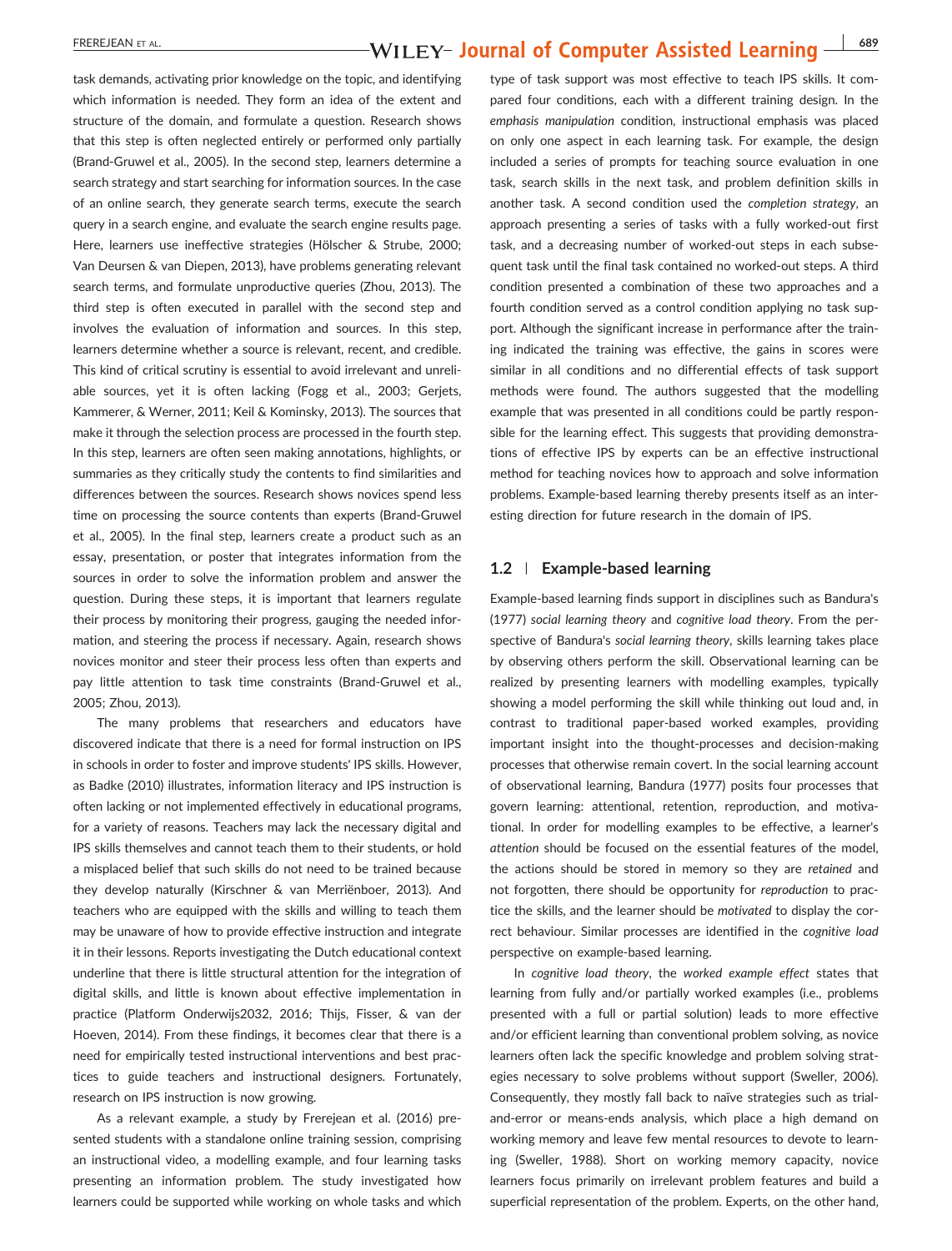identify structural problem features, such as relevant domain principles, to create a more elaborate problem representation (Chi, Feltovich, & Glaser, 1981; Sarsfield, 2014).

A provided worked example traditionally contains an initial problem state, a goal state, and a written account of the solution steps leading to a solution, such as a step‐by‐step description to solve a mathematics problem. Providing a worked example that shows the solution steps toward the goal state relieves learners of the search for a solution path and reduces the burden on working memory (Renkl, Hilbert, & Schworm, 2009). It provides an example of the correct procedure to solve a problem, which frees up cognitive resources to use activities that are germane to the construction of knowledge schema and solution procedures. Van Gog, Paas, and van Merriënboer (2004) argue that examples can be improved by providing not just a step‐ by‐step process, but also process‐oriented information. Elaborating on the rationale behind the problem solving process—the "how" and "why"—can enhance the transfer of these skills to other problem contexts (Van Gog, Paas, & van Merriënboer, 2008). In reviews on the effectiveness of example‐based learning, Van Gog and Rummel (2010) and Renkl (2014) give an overview of the parallels between the social learning and the cognitive load accounts. Providing an exhaustive discussion on these accounts is outside the scope of this article, and therefore this section will focus on some of the factors affecting the effectiveness of examples that are relevant for the presented study.

First, effectiveness of example‐based learning depends on the degree to which the information in the example is processed. Learning from a model is improved when learners actively process the example by elaborating on the presented information and evaluating the process (Braaksma, Rijlaarsdam, van den Bergh, & van Hout‐Wolters, 2006; Braaksma, van den Bergh, Rijlaarsdam, & Couzijn, 2001). Without performing these essential activities, learners might observe without trying to understand. Their attention might be diverted away from the relevant information or focused on less important elements in the example, with the risk of a decreased learning effect (Renkl, 1999; Stark, Mandl, Gruber, & Renkl, 2002). This can be overcome by directing learners' attention to important elements and to ensure active processing of the modelling example, for example, with self‐ explanation prompts (Renkl, 2002; Renkl & Atkinson, 2002). Such prompts are considered an integral part of example‐based learning from a cognitive load perspective (see Renkl et al., 2009), and are widely considered as an effective learning mechanism (Chi, Bassok, & Lewis, 1989; Chi, De Leeuw, Chiu, & Lavancher, 1994).

As answering such prompts requires that learners pay attention to the example and attempt to follow the solution procedure (Aleven & Koedinger, 2002), it reduces the possibility that they passively watch the example without cognitive investment (Atkinson, Derry, Renkl, & Wortham, 2000; Renkl, 1997). Other types of prompts can have additional benefits, such as metacognitive prompting to stimulate metacognitive thinking (Stadtler & Bromme, 2008), or comparison prompts, asking the learner to compare and contrast their own approach to an expert's systematic approach. The latter is particularly beneficial if the learner starts out with intuitive strategies that are less effective, as such prompts can stimulate learners to think critically about the problem domain, the problem structure, and the demonstrated approach to problem solving (Van Merriënboer & Kirschner, 2013).

Second, example-based learning is effective if retention is ensured and the learner is able to remember and apply the observed skills in situations where the model is no longer present (Bandura, 1971). Enactment, or practice, is necessary for strengthening and automating the required skills without the presence of the model. Worked examples and modelling examples contain a high degree of guidance and support, which is beneficial for novice learners who lack domain knowledge and solution strategies. However, when progressing through the learning phase, schemas become increasingly more elaborate and more strategies are formed to cope with varying problem situations (Atkinson, Renkl, & Merrill, 2003). At some point, examples will offer little new information and much redundant information. When this occurs, learning from examples can lose its benefit over solving practice problems and induce an expertise reversal effect (Kalyuga, Ayres, Chandler, & Sweller, 2003; Kalyuga, Rikers, & Paas, 2012) where providing too much support to advanced learners can be detrimental to learning. From this, it follows that examples should precede a period of practice, where learners get a chance to apply the observed knowledge and skills. This improves retention and avoids diminishing learning effects caused by the expertise reversal effect.

These findings dictate that examples are most effective for novice learners and when presented with incorporated methods to stimulate active processing, such as prompting. In addition, learners should be able to practice the observed skills after watching the examples in order to promote retention.

#### 1.3 | Examples in IPS instruction

Much of the research on example‐based learning has taken place in structured, well‐defined domains such as mathematics and physics where there are often fixed procedures for solving a problem, but some research exists on the effects of example-based learning in illdefined domains. These problems cannot be solved by following a strict procedure with discrete solution steps; instead, learners will have to reason through the problem and make the right decisions relying on heuristics, strategies, and an evaluation of the currently available information. In these cases, a worked example showing only a step-by-step solution procedure is not sufficient, because learners need more information about how decisions are made and which knowledge is used to make these decisions. For ill‐defined problems, modelling examples containing process information are preferred over traditional written worked examples to demonstrate how the problem solver reasons through the solution steps (Van Gog & Rummel, 2010). Seeing the solution steps being performed and hearing the reasoning behind them can help learners improve or create knowledge schemas and solution procedures.

Research has shown that modelling examples can be effectively employed to teach complex skills in unstructured domains. For example, novice psychotherapists improved their communication skills the most when watching a video of an experienced psychotherapist, when compared with watching a video of an expert lecture, novice model, or their performance during an interview (Baum & Gray, 1992). An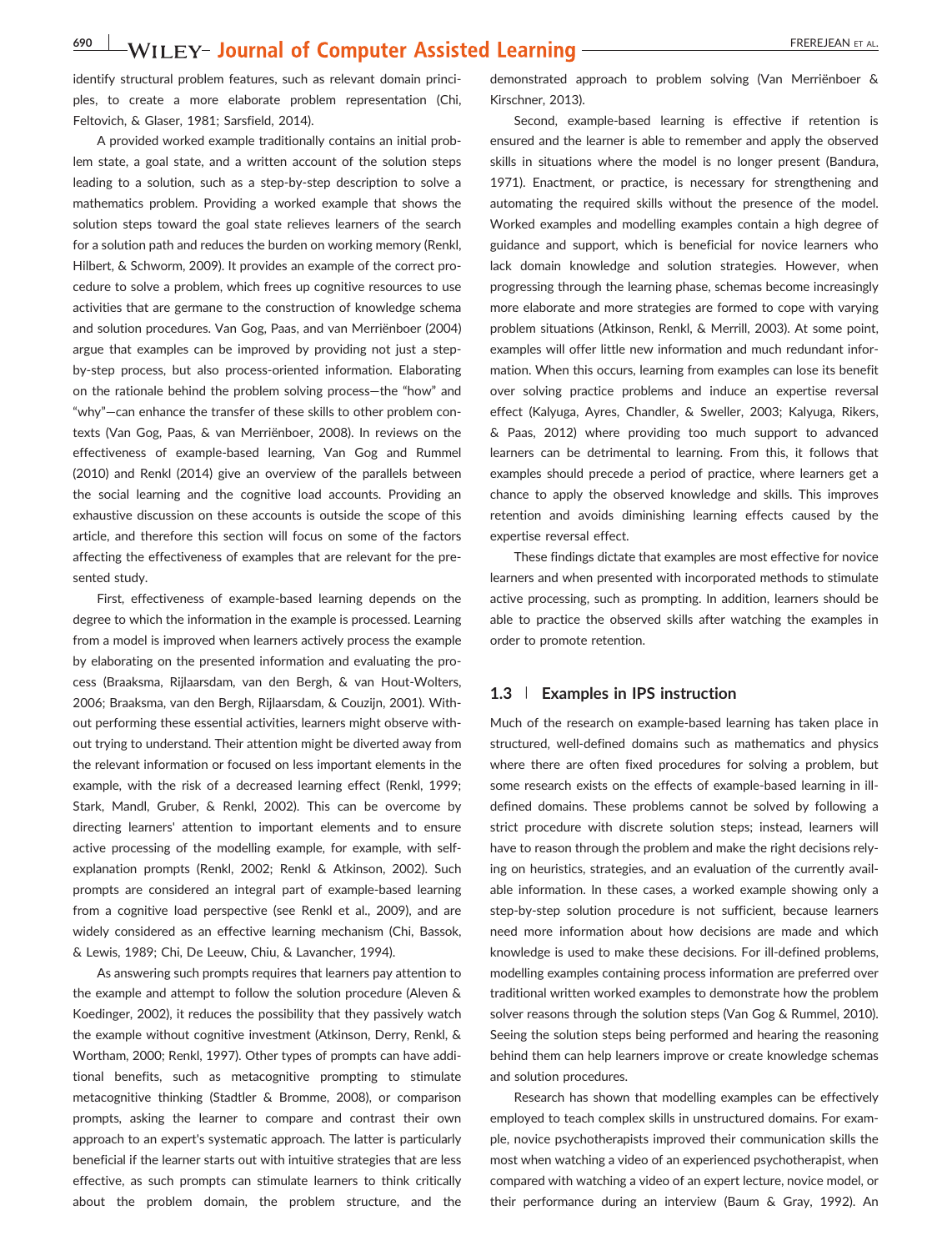### EREREJEAN ET AL. **EXEREJEAN ET AL. EXEREJEAN ET AL. 1911 WILEY- Journal of Computer Assisted Learning**  $\frac{1}{691}$

experiment on problem solving showed that students' problem solving strategies improved the most when watching a teacher thinking aloud in a problem‐based learning setting when compared with a teacher giving direct instruction or giving no advice (Pedersen & Lui, 2003). And research on creativity in art showed student designers delivered more creative work after watching videos of peers thinking aloud during a design task than after receiving direct instruction on strategies (Groenendijk, Janssen, Rijlaarsdam, & van den Bergh, 2013). Although further research shows example‐based learning is beneficial for the acquisition of complex skills, such as academic writing (Braaksma et al., 2001; Braaksma, Rijlaarsdam, van den Bergh, & van Hout‐ Wolters, 2004) and problem solving (Van Gog et al., 2004), no research was found investigating modelling examples in IPS instruction. From these findings, it can be expected that example‐based learning in the form of modelling examples is also effective for teaching the complex skill of IPS.

In the context of IPS instruction, a modelling example might consist of an expert solving a problem while explaining the reasoning about each step and skill in the process. For example, the expert explains why a certain strategy is chosen, how search terms are generated, and how the different results and sources are evaluated. A recorded screencast can show the screen and activities (i.e., clicking) of the expert while concurrently playing the expert's narration. Online learning environments provide an easy opportunity for embedding modelling examples in the form of video demonstrations. However, instructional designers should be aware that multimedia materials can easily create unwanted cognitive load, which carries the danger of impairing the learning process (Paas, Tuovinen, Tabbers, & van Gerven, 2003). It is therefore wise to follow the principles derived from research on multimedia learning to reduce hindering load on working memory and increase activities that lead to learning (Mayer, 2014).

### 2 | THIS STUDY

This experiment is a follow-up to the research by Frerejean et al. (2016) that investigated the effect of task support on acquiring IPS skills in a short online intervention. It follows up on the suggestion that modelling examples were responsible for the learning effect found in the former study, and attempts to answer the question "What are the effects of providing a modelling example on the acquisition of IPS skills in a short online training?" Two experiments test the hypothesis that students receiving a modelling example display higher performance on an IPS test than students receiving no example, but engage in a practice task. To investigate whether and how viewing a modelling example also puts strain on working memory and affects the learning process, subjective mental effort ratings are collected during the learning phase.

#### 3 | EXPERIMENT 1

#### 3.1 | Method

#### 3.1.1 <sup>|</sup> Participants

A total of 39 first‐year university students participated in the individual, computer‐based online training session at a Belgian university (27

female, 12 male). All students had the Belgian nationality, and their age varied between 16 and 38 years old ( $M_{\text{age}}$  = 19.67, SD = 3.47). In the modelling example condition, 15 students were female, 5 were male, and the age varied between 17 and 38 years ( $M_{\text{age}} = 20.15$ ,  $SD = 4.25$ ). In the practice task condition, 12 students were female, 7 were male, and the age varied between 16 and 22 ( $M_{\text{age}} = 19.16$ ,  $SD = 1.8$ ).

#### 3.1.2 <sup>|</sup> Design

The experiment was a pretest-posttest design with two conditions. All students received a 2‐hr online training in IPS, consisting of an instruction video, a modelling example for one half of the students or a practice task for the other half, and four learning tasks. Students' skill level was measured before and after the training.

#### 3.2 | Materials

#### 3.2.1 <sup>|</sup> Online training

The training was presented in an online learning environment and consisted of three elements. First, a 14‐min instructional video introduced a systematic approach to solving information problems, based on the IPS‐I model (Brand‐Gruwel et al., 2009): define the problem, search for information, select information, process information, and present the solution. The video was presented to provide students in a short amount of time the necessary domain knowledge and problem‐solving approach to complete the upcoming learning tasks. Then, either the modelling example or the practice task was presented, further explained below. Finally, the students received four learning tasks, each consisting of a problem description and a textbox to enter an answer. Students had to search the web for information to reach a solution. The learning tasks contained no further support or guidance. The presented problem descriptions handled disputed socioscientific topics: the effect of stretching before sports, the dangers of electromagnetic radiation from cellphones, the consequences of violence in videogames, and the influence of using media devices on sleep quality.

#### 3.2.2 <sup>|</sup> Modelling example

The modelling example was presented as a 10‐min screencast in which a fictitious expert demonstrated how to solve an information problem about the effect of GPS navigation systems on traffic safety. The model was a 23-year old Dutch female speaking in a standard‐accented voice. Although earlier research suggests a speaker/gender effect, stating that learning outcomes from video modelling examples are higher when narration is presented by a female speaker rather than a male speaker (e.g., Linek, Gerjets, & Scheiter, 2010), more recent research finds gender has no beneficial effects on learning outcomes, though it may influence affective aspects of learning (Hoogerheide, Loyens, & van Gog, 2015). The model in this example was not visible to the viewer, but narrated the actions on‐screen by thinking aloud and explaining her reasoning behind each decision. The modelling example was split into four short fragments and interspersed with prompts. Before viewing each fragment, students first activated their prior knowledge by answering the prompt "Where will you focus your attention while executing the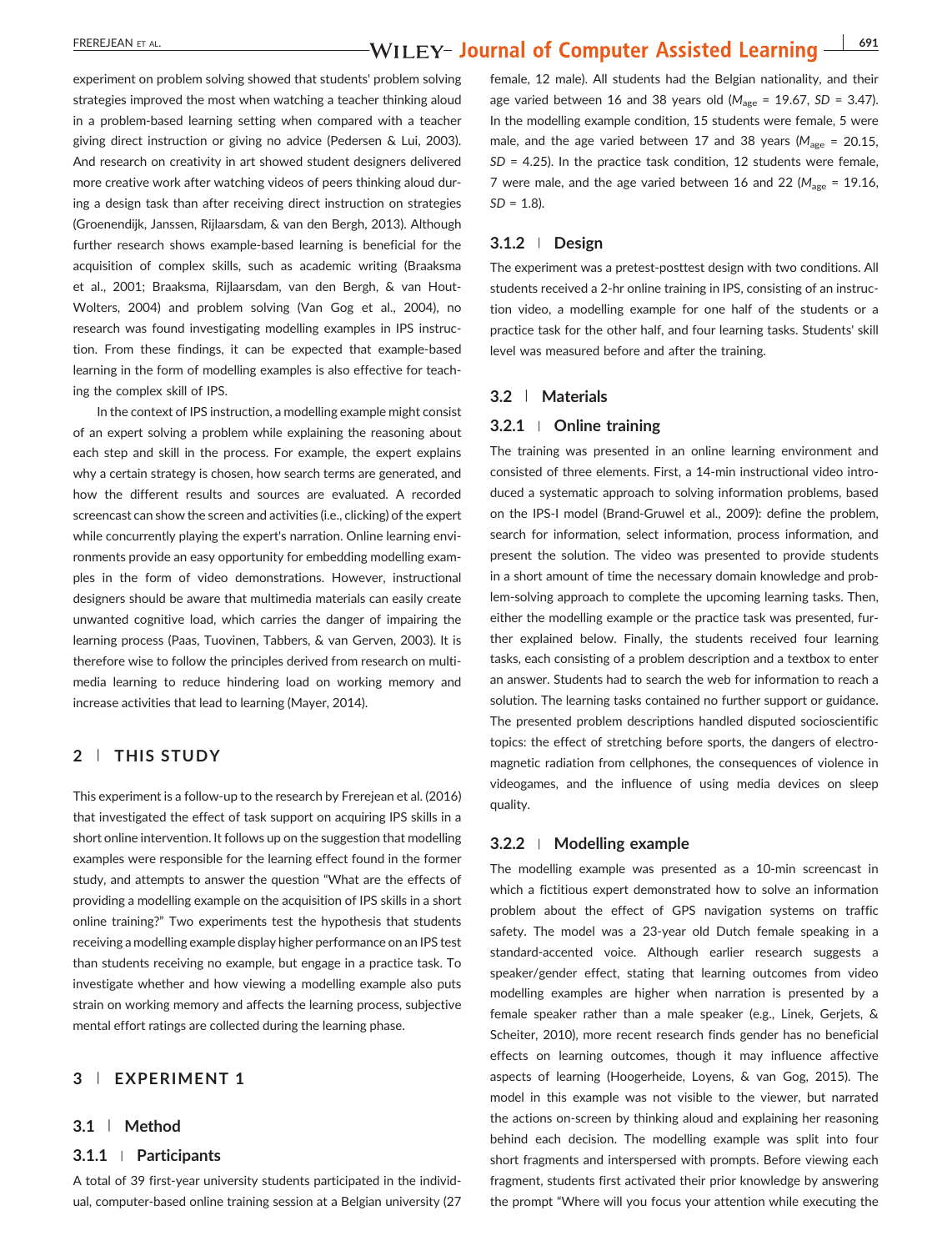next step?" This prompt served as a method to activate the relevant principles and strategies pertaining to that step before the student watches the model.

The first fragment showed the expert reasoning about the problem description and generating a brief and clear problem statement. The fragment ended with a prompt that included the questions "What do you think of the actions of the expert?" and "How does this differ from your current approach?" These questions were intended to stimulate comparisons of solution procedures between the student and the expert and an active processing of the example. Students entered the answers to these questions in a textbox before clicking through to the next fragment.

The second fragment demonstrated how the expert chose search terms and entered them into the Google™ search engine. The subsequent results page was analysed by thinking aloud while showing relevant on-screen elements with the cursor. The fragment ended with the questions "What do you think of the actions of the expert?," "Would you have chosen the same keywords?," and "Do you agree with the evaluation of the search results?"

The third fragment started with a short reflection by the expert on her reasons for selecting a particular website. These additional comments served as a feedback component, so students could compare their answers to the expert's reasoning. The fragment continued with a demonstration on how to quickly scan and evaluate a source. The information in the source was deemed relevant and reliable and subsequently added to the bookmarks. The expert noted that the information was a bit outdated, so she returned to the search results to find a more recent source. After evaluating and saving a second source, the expert made some changes to the keywords and evaluated two additional pages. The fragment concluded with the following prompts: "What do you think of the actions of the expert?," "Would you have done the same?," and "What would you do differently?"

The final fragment showed the expert's formulated answer to the problem. Students were advised to pause the video to read the answer in their own pace. Afterwards, they were prompted with the questions "What do you think of the expert's answer?" and "Would you have given a similar answer?"

The screencast was a complete yet condensed application of the five steps of the systematic approach introduced in the instruction video. The design of the video followed several instructional design principles: Schema construction was promoted by activating the learner's knowledge prior to each fragment, and active processing was promoted by adding prompts after viewing each fragment. In addition, students were stimulated to compare the expert approach with their own. At the beginning of the third fragment, the modelling example included some general reflection remarks that serve as feedback on the students' answers to the prompts. In addition, care was taken to design the modelling example by following principles for effective multimedia instruction. Appendix A gives an overview of these principles and how they were applied to the screencast. After the example, students received four learning tasks to practice the demonstrated approach. These aspects (prompting, segmenting, etc.) are considered integral parts of a well-designed modelling example and are therefore implemented and analysed as one intervention.

#### 3.2.3 <sup>|</sup> Practice task

The practice task contained the same problem description as the worked-out example and a textbox to enter an answer. Students were asked to spend approximately 15 min searching the web for information before formulating a short answer; comparable with the amount of time it took the other students to process the modelling example. After the practice task, students received the same four learning tasks for more practice.

#### 3.2.4 <sup>|</sup> Preliminary questionnaire

To collect demographic data, including age, nationality, and prior education, a short questionnaire was administered before the pretest. The questionnaire also included items about the amount and pattern of internet and computer usage. Students were asked to indicate their perceived level of competence in solving information problems on a scale of 1 to 10.

#### 3.2.5 <sup>|</sup> Measurement of IPS skill

IPS skill was measured using a situational judgment instrument developed by Frerejean et al. (2016). The online measure consisted of seven fabricated situations that occur during IPS and asked students to describe how they would act in the presented situation. Table 1 provides a schematic overview of the seven questions in these skill tests. To ensure content and face validity, the items correspond to the skills and subskills in the IPS model by Brand‐Gruwel et al. (2009). For example, to measure the skill "selecting information," a fabricated search engine results page was presented and students were asked to select three results and give reasons for their selection. The answers were scored blindly using the scoring rubric in Appendix B. Students could obtain a subscore for each of the four skills: defining the problem, searching information, selecting information, and processing information. The skill presenting information was not included in the tests for two reasons. First, presenting can be done in countless ways and concerns a multifaceted skill that is difficult to measure in a short timeframe. Second, the training presented little instruction on presenting information, so little improvement is expected. The four subscores were then averaged to obtain the total test score and expressed in a percentage for ease of interpretation. The items on the posttest were identical to those on the pretest, but on a different problem domain. In the pretest, gender‐specific education was used as a problem domain, whereas the malleability of intelligence was used in the posttest. A second rater rescored 20 randomly selected cases to allow interrater reliability analysis. The two‐way, mixed, absolute, single‐measure intraclass correlation of .878 indicated a high interrater agreement and therefore a reliable measurement.

#### 3.2.6 <sup>|</sup> Mental effort

Solving an information problem is a complex task imposing a high cognitive demand, especially when the required skills are insufficiently developed. To investigate whether viewing a modelling example alters the experienced cognitive demand during practice, mental effort was measured four times during the training phase. At the end of each learning task, students answered the item How much effort did it take to perform this task? on a 9‐point scale (Paas, 1992).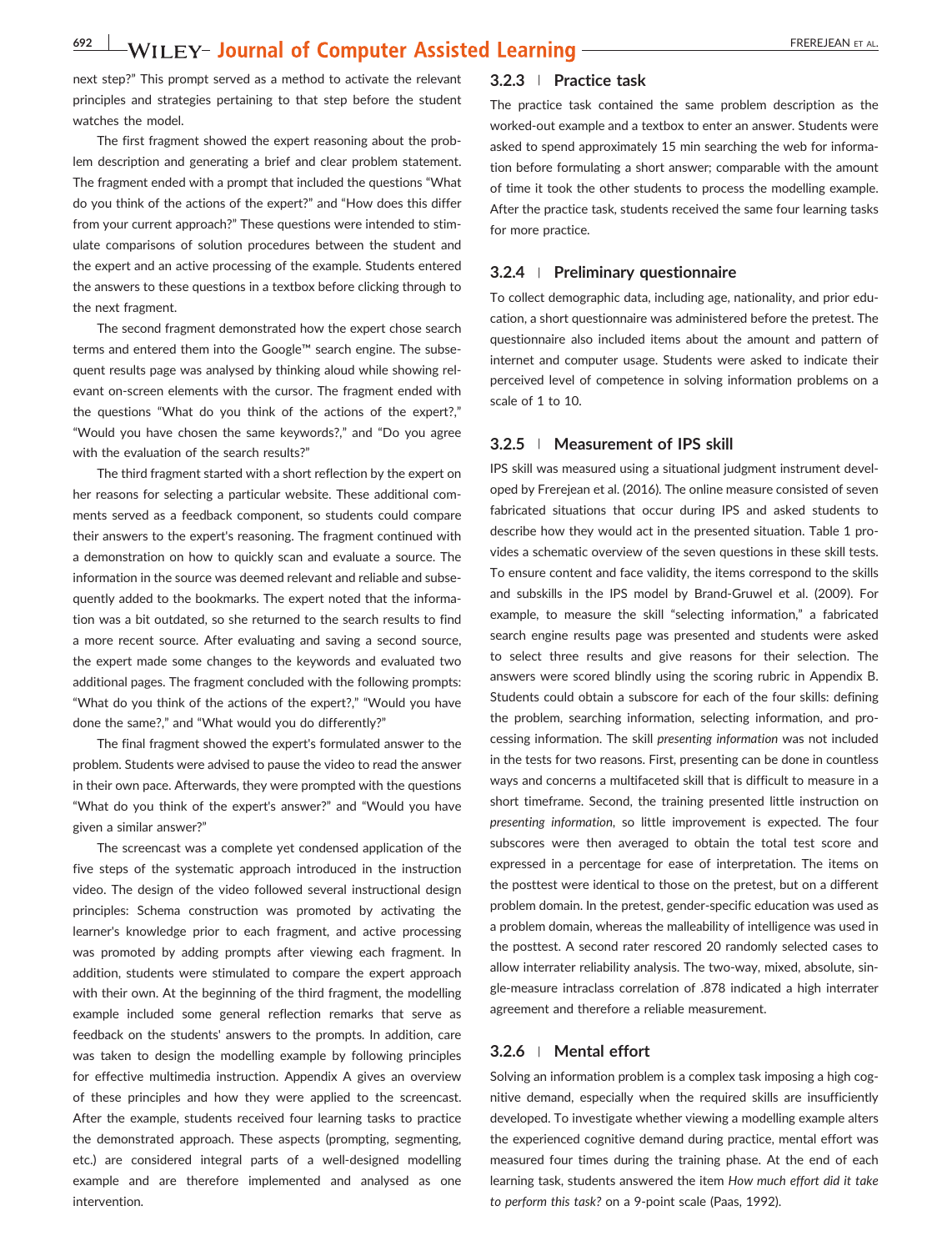# EREREJEAN ET AL. **EXEREJEAN ET AL. EXEREJEAN ET AL. COMPUTER ASSISTED LEARNING**  $\frac{1}{693}$

| TABLE 1 |  |  | Items in the pretest and posttest |
|---------|--|--|-----------------------------------|
|---------|--|--|-----------------------------------|

| <b>Item</b>    | <b>Skill</b>              | <b>Subskill</b>                         | Given                                                                    | Question                                                                                                                              |
|----------------|---------------------------|-----------------------------------------|--------------------------------------------------------------------------|---------------------------------------------------------------------------------------------------------------------------------------|
| 1              | Defining the<br>problem   | Problem orientation                     | A problem description                                                    | How would you start this task? What is your<br>first step and why?                                                                    |
| $\overline{2}$ | Defining the<br>problem   | Formulating a problem<br>statement      | A problem description                                                    | Which problem statements would you<br>formulate? Why do you choose these?                                                             |
| 3              | Searching<br>information  | Generating search terms                 | A problem description                                                    | Which search query would you type into Google?<br>Formulate two alternative search queries.                                           |
| 4              | Selecting<br>information  | Evaluating search results               | A fabricated search engine results<br>page                               | Which three websites would you select?<br>Why did you select these websites?                                                          |
| 5              | Processing<br>information | Scanning a source                       | A screenshot of a text-rich website,<br>zoomed so the text is unreadable | What do you do when you visit a text-rich<br>website and want to find out if it contains<br>relevant information? How do you proceed? |
| 6              | Processing<br>information | Evaluating information                  | A short text fragment containing an<br>argument given by an expert       | Which criteria do you use to determine<br>whether information is useful for your<br>task? What are your conditions for use?           |
|                | Processing<br>information | Dealing with conflicting<br>information | Two short, contradicting arguments                                       | How do you deal with contradicting<br>information? How does this affect your<br>solution? Explain.                                    |

#### 3.3 | Data analysis

An analysis of covariance was conducted on the posttest scores with modelling example (yes vs. no) as a between subjects factor and the pretest score as a covariate. A repeated measures analysis of variance was conducted on the mental effort ratings, with learning task as a within subjects variable and modelling example (yes vs. no) as a between subjects variable.

#### 3.4 | Procedure

Students participated in the experiment as a practical assignment in their curriculum. The 2‐hr session took place in the university computer room where students received log-in credentials to access the online experimental environment. They received instructions to work individually through the tasks and to spend approximately 15 min on each learning task, which is a realistic time limit for finding information online (Lazonder, Biemans, & Wopereis, 2000). They were further informed that their screen content could differ from that of the other students and then presented with the preliminary questionnaire. After filling out the questionnaire, students were automatically randomly assigned to one of the two conditions. They then received the pretest and the instructional video. Half of the students received the modelling example and half received the practice task. Afterwards, students could practice the skills in four learning tasks, followed by the posttest. After the posttest, students signed a form to obtain course credit and were subsequently dismissed. A debriefing followed 8 weeks later.

#### 3.5 | Results

#### 3.5.1 <sup>|</sup> Preliminary analysis

Analysis of the demographic data revealed no significant differences on any of the variables measured, such as age and computer use. Students reported they use the internet for 2.72 hr per day (SD = 1.32) and estimated their own IPS ability with a 6.28 out of 10 (range = 4–8). On the posttest, nine scores (<3%) that make up each of the four subscores were missing, probably due to students accidentally skipping questions or some incidental technical issues. In these cases,

the scores were replaced by the corresponding pretest score. Subscores and total posttest scores were then calculated as described. There were no other missing values.

#### 3.5.2 <sup>|</sup> IPS skill tests

Both conditions obtained higher scores on the posttest than on the pretest, indicating that learning took place. As shown in Table 2, students receiving a modelling example scored higher on the posttest than those receiving a practice task. The difference between the conditions was statistically significant when controlling for pretest scores:  $F(1, 39) = 5.64$ ,  $p = .023$ ,  $\eta^2$ <sub>partial</sub> = .135.

#### 3.5.3 <sup>|</sup> Mental effort

The ratings on the 9‐point mental effort scale collected after each of the four learning tasks are displayed in Figure 1. The repeated measures analysis shows that reported mental effort changed significantly over time: F(3, 37) = 3.01,  $p = 0.033$ , but with a small effect size:  $\eta_{par}^2$  $_{\text{tid}}$  = .079. Subsequent contrast analysis indicates only a significant decline from learning task 3 to 4:  $F(1, 37) = 6.68$ ,  $p = .014$ ,  $\eta_{par}^2$ .  $t<sub>tail</sub>$  = .160. There was no difference between the conditions:  $F(1, 1)$  $39$ ) = .22,  $p = .645$ .

#### 3.6 | Conclusion

These findings provide support for the hypothesis that students receiving a modelling example achieve higher learning outcomes than students receiving a practice task. Although both groups show improved scores on the posttest, the group receiving a modelling example increased nearly twice as much as the practice task group. Although this provides an answer to the research question, we sought

TABLE 2 Mean scores (in percentages) and standard deviations on pretest and posttest

| Condition         | Pretest (SD)  | Posttest (SD) |
|-------------------|---------------|---------------|
| Modelling example | 38.44 (10.97) | 55.94 (10.03) |
| Practice task     | 39.47 (11.23) | 49.34 (6.88)  |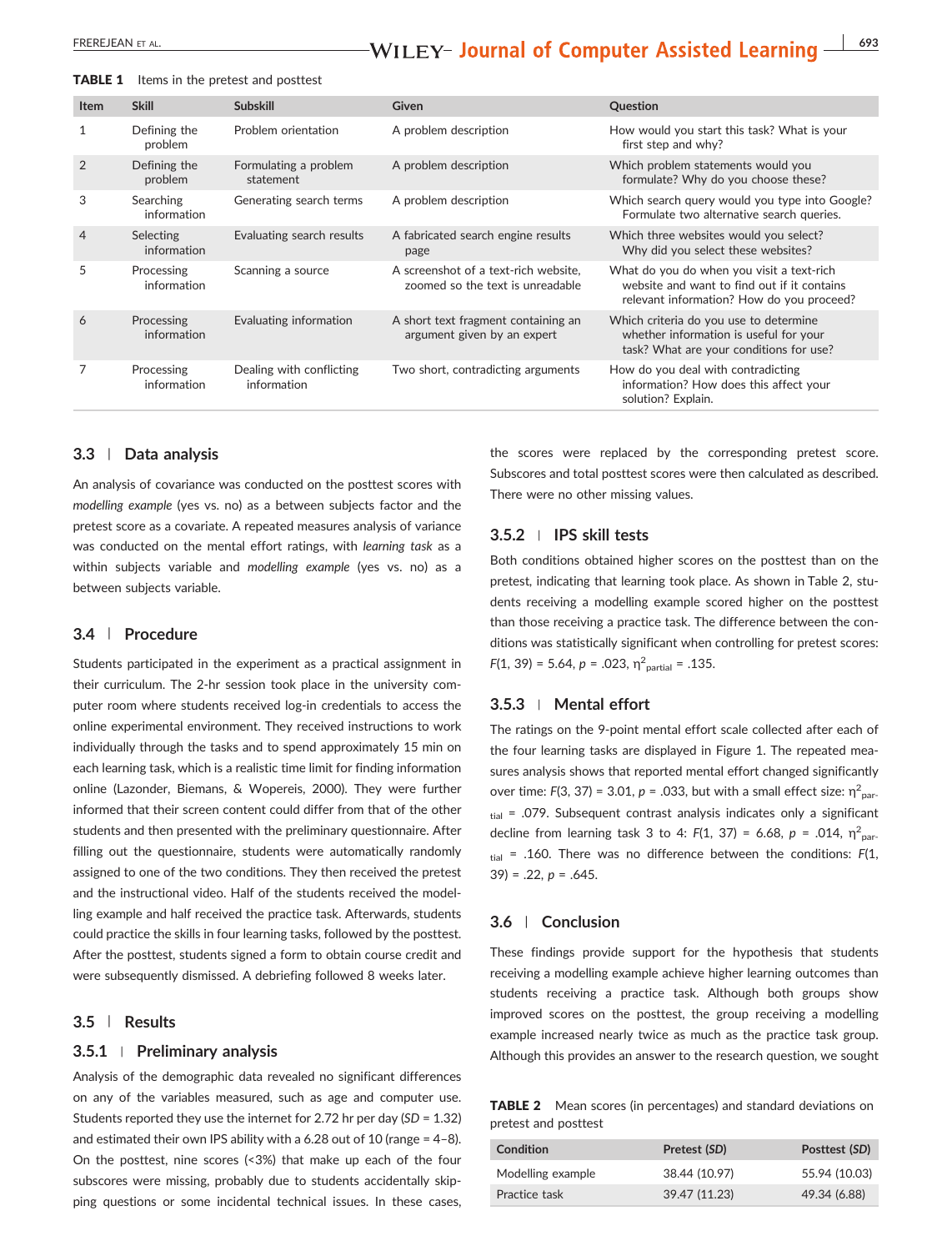

FIGURE 1 Reported mental effort per learning task for both conditions [Colour figure can be viewed at [wileyonlinelibrary.com](http://wileyonlinelibrary.com)]

to replicate and further investigate the learning effect. First, it would be interesting to investigate transfer over time. A delayed posttest would reveal if modelling examples have potential for robust learning. Furthermore, a larger sample size would increase confidence in the findings. For these reasons, a replication experiment was conducted in a slightly larger student sample and with an added delayed posttest.

#### 4 | EXPERIMENT 2

The design and materials were identical to those in the first experiment, but included a delayed posttest to measure the delayed learning effect. Additionally, the pretest was administered at home in the week before the training session, reducing possible priming effects on the learning phase.

#### 4.1 | Method

#### 4.1.1 <sup>|</sup> Participants

A total of 60 first‐year Psychology students from a Dutch university participated in the replication (41 female, 19 male). Two students had the Belgian nationality, and 24 had the German nationality. The remainder was Dutch. The age ranged from 18 to 32 ( $M_{\text{age}} = 20.63$ , SD = 2.14). The modelling example condition contained 21 female students and 8 male students with an age range of 18 through 24 years  $(M<sub>age</sub> = 20.43, SD = 1.61)$ , of which 1 was Belgian, 13 were German, and 17 were Dutch. The practice task condition consisted of 20 female students and 11 male students with an age between 18 and 32 years ( $M<sub>age</sub> = 20.83$ , SD = 2.57), of which 1 was Belgian, 11 were German, and 17 were Dutch. Participation was voluntary, but strongly stimulated by granting research participation credit and informing students that the content of the training was relevant for the current topic in their curriculum (problem solving). Students could choose one of eight different timeslots. Furthermore, students were informed that an online pretest and delayed posttest had to be filled out in their own time. A debriefing followed in a lecture 2 weeks after the delayed posttest.

### 4.2 | Materials

#### 4.2.1 <sup>|</sup> Measurement of IPS skill

A delayed posttest was added after the posttest. It was identical to the existing pretest and posttest, but handled the topic of health benefits of drinking red wine. The pretest and posttest were the same as in Section 3.

#### 4.3 | Data analysis

The pretest, posttest, and delayed posttest were scored as in Section 3. An analysis of covariance was conducted on the posttest scores with modelling example (yes vs. no) as a between‐subjects factor and the pretest score as a covariate. This analysis was repeated on the delayed posttest scores. A repeated measures analysis of variance was conducted on the mental effort ratings, with learning task as a within‐ subjects variable and modelling example (yes vs. no) as a between subjects variable.

#### 4.4 | Procedure

The procedure and design were largely identical to the procedure of the first experiment, with the exception that the pretest was filled out at home in the week before the training and the delayed posttest was filled out at home, 1 week after the training. Because it was known that a large proportion of students were German, the online environment was programmed to divide students in conditions on a random basis, yet to stratify for nationality. This was done as a precaution in case the German students' performance suffered because the materials were all in Dutch. This resulted in conditions containing approximately the same proportion of Dutch and German speaking students. Before starting the training session, the experimenter stimulated students to spend approximately 20 min on each learning task. After finishing the final evaluation, students signed an informed consent form and obtained research participation credit. They were reminded to fill out the delayed posttest 1 week later and were then dismissed. The same conditions were used as in the first experiment.

#### 4.5 | Results

#### 4.5.1 <sup>|</sup> Preliminary analysis

No differences arose on any of the variables in the demographic questionnaire. Students reported they use the internet for 4.40 hr per day (SD = 1.95) and estimate their IPS ability with a 6.32 out of 10 (range = 3–8). For missing data, substitution of a missing posttest value for its corresponding pretest value occurred three times (<1%). For one student, one subscore was classified as missing and the posttest score was calculated as the average of the remaining three subscores. One student had several missing values, so the posttest score was classified as missing. Four students did not show and dropped out. On the delayed posttest, two additional students dropped out. For one student, the delayed posttest score was calculated as the average of three subscores due to one missing subscore.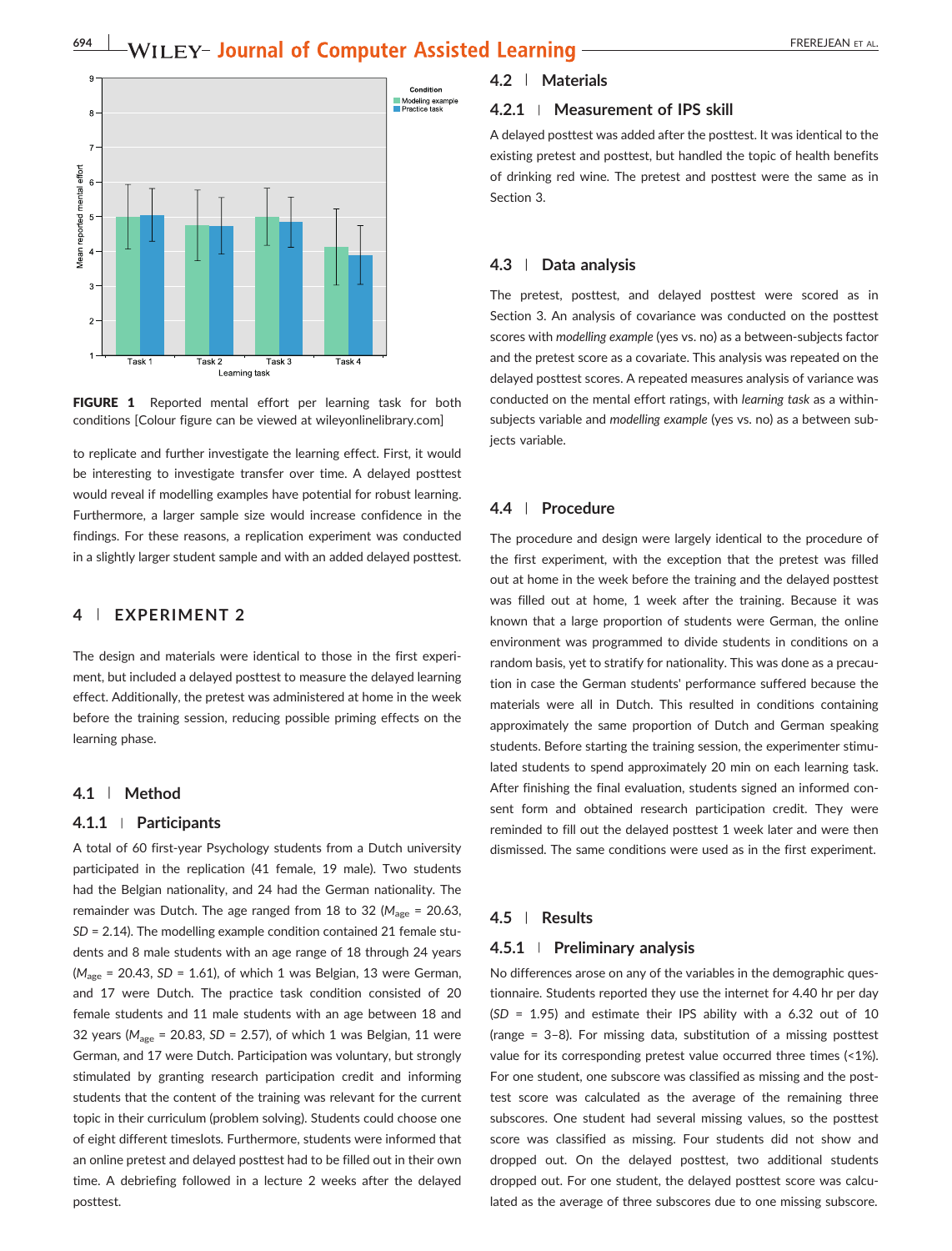#### 4.5.2 <sup>|</sup> IPS skill tests

On the pretest, students obtained an average score of 35.02%  $(SD = 11.45)$ , which increased to 57.90%  $(SD = 10.04)$  on the posttest. Table 3 shows an overview of scores per condition. The analysis revealed a significantly higher posttest score in the modelling example group when controlling for pretest scores:  $F(1, 55) = 4.46$ ,  $p = .040$ ,  $\eta^2$ <sub>partial</sub> = .079. Running the same analysis on the delayed posttest scores indicated that the effect of modelling example remains significant:  $F(1, 54) = 5.51, p = .023, \eta^2_{\text{partial}} = .097.$ 

#### 4.5.3 <sup>|</sup> Mental effort

Reported mental effort ratings are displayed in Figure 2. The repeated measures analysis showed that reported mental effort changes significantly over time:  $F(3, 49) = 2.76$ ,  $p = .045$ , but with a small effect size: η2 partial = .055. As in Section 3, subsequent contrast analysis indicated a significant decline from learning task 3 to 4:  $F(1, 49) = 6.58$ ,  $p = .014$ ,  $\eta^2_{\text{ partial}}$  = .123. Although mean mental effort scores were higher on each learning task in the modelling example condition, there was no significant difference between the conditions:  $F(1, 49) = 2.79$ ,  $p = .102$ .

#### 4.6 | Conclusion

The findings in this replication study resemble those of the first experiment. Students receiving a modelling example achieve higher learning outcomes (i.e., scores on the skill tests) than students receiving a practice task. This supports the hypothesis that modelling examples, in which students actively process an example of problem solving, are more effective for teaching IPS skills than practice tasks in which students practice the newly acquired knowledge by themselves. The analysis of delayed posttest scores reveals that the learning effect of the modelling example persists at least 1 week after the training.

Students in the first experiment reported mental effort scores around or slightly below the midpoint on the 9‐point scale. In the second experiment, these scores are lower and are scattered around the 4‐point mark, yet they follow the same pattern as in the first experiment declining significantly in the final learning task. The lack of a difference between both conditions indicated that receiving a modelling example does not alter the amount of reported mental effort during the learning phase.

#### 5 | GENERAL DISCUSSION

These experiments were designed to investigate the effect of learning from a modelling example in which learners see the application of a solution procedure accompanied by additional procedural information (how) and application of domain‐specific knowledge (why), on the acquisition of IPS skills. Section 3 showed that students who receive a modelling example significantly outperform students who receive a



FIGURE 2 Reported mental effort per learning task for both conditions [Colour figure can be viewed at [wileyonlinelibrary.com](http://wileyonlinelibrary.com)]

practice task. Section 4 showed similar findings in a larger yet comparable sample, and revealed that this effect persisted after 1 week. Compared with a practice task, a single modelling example was found more effective for the formation of cognitive models and strategies needed for IPS performance. The results in this study also illustrate the low level of performance of first‐year university students on IPS tasks. Untrained, they obtain average scores of under 40% on the skill tests. This observation directly opposes claims that students are digitally native and naturally develop the necessary skills to deal with information technologies (Prensky, 2001; Tapscott, 1999). The ease with which they seemingly manage to retrieve information online seems to mislead those who present these claims. These results once again underline the necessity for formal training in the area of IPS (Bennett, Maton, & Kervin, 2008; Kirschner & van Merriënboer, 2013; Smith, 2012).

For teachers and researchers in the domain of information literacy or IPS, this study shows that example‐based learning is an effective approach for training students to solve information problems. This finding adds a data point to the body of research showing that modelling examples are effective for teaching complex skills in ill‐structured domains (e.g., Braaksma et al., 2004; Van Gog et al., 2004). Although beneficial effects of modelling examples were found in other domains, we found no research confirming the same for the domain of IPS. This research fills that gap, and shows that an instructional design containing an instruction video, a single modelling example followed by a period of practice leads to higher skill acquisition than an instruction video followed by mere problem solving. More specifically, a 10‐min video of a modelling example, segmented and interspersed with cognitive prompts, taking multimedia principles into account and followed by four learning tasks, leads to a higher learning effect than instruction followed by mere practice, is effective for the development of an

TABLE 3 Means and standard deviations of scores on the skills test (in percentages) per condition

| Condition         | Pretest (SD)  | Posttest (SD) | Delayed posttest (SD) |
|-------------------|---------------|---------------|-----------------------|
| Modelling example | 34.15 (11.35) | 60.71 (9.45)  | 58.93 (15.72)         |
| Practice task     | 36.00 (11.73) | 54.75 (9.93)  | 52.42 (16.59)         |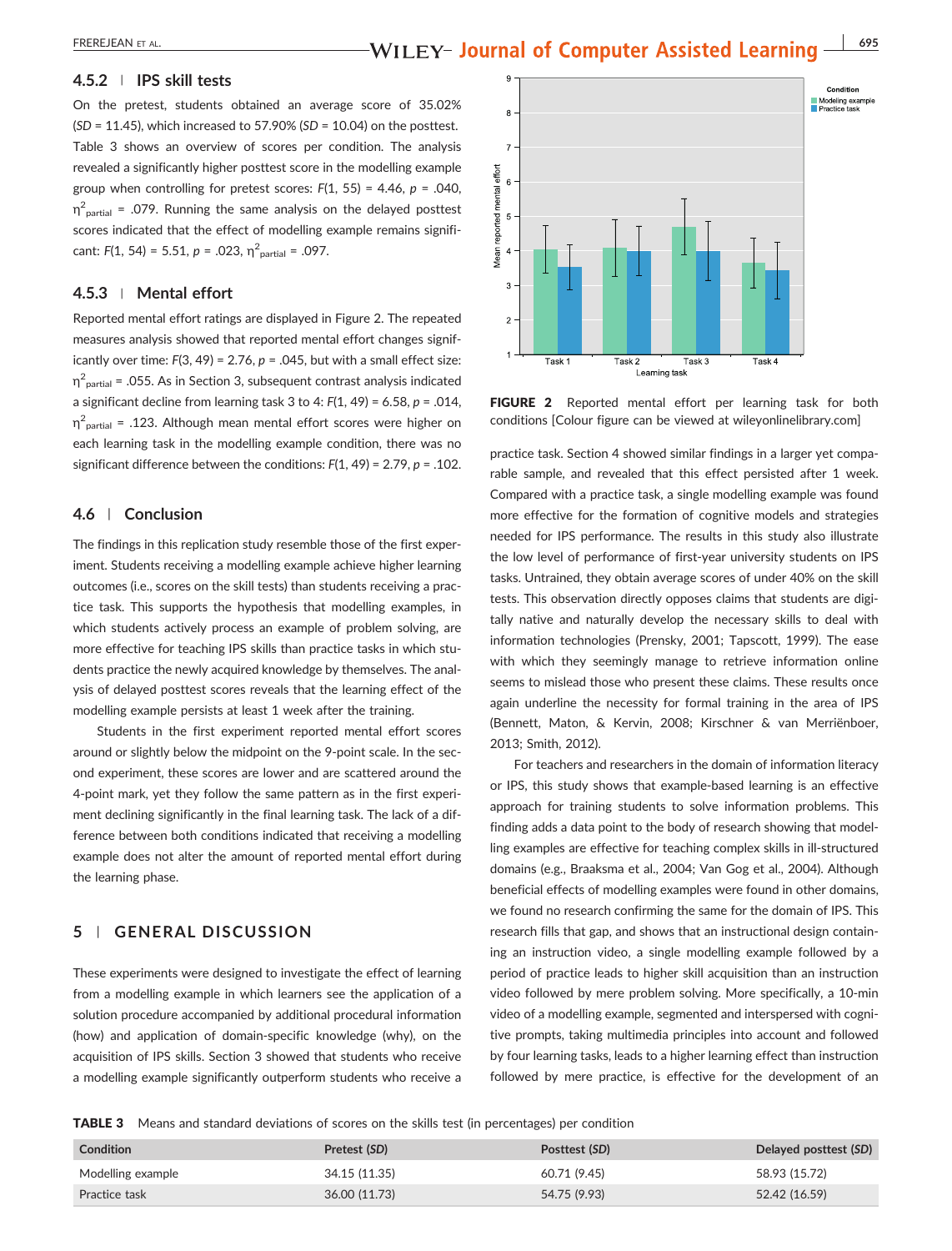important 21st century skill such as IPS. Teachers, instructional designers, or researchers interested in developing effective IPS instruction are therefore advised to consider including well‐designed modelling examples in IPS instruction (Hilbert, Renkl, Schworm, Kessler, & Reiss, 2008).

In addition, the results show that viewing a modelling example did not affect reported mental effort during the practice phase. Solving information problems effectively and efficiently requires the integration of knowledge, skills, and attitudes and the coordination of several constituent skills. Because these experiments focused on the effects of the modelling example, the learning tasks were intentionally stripped of all support and guidance—such as worked‐out steps or prompts—to avoid confounding effects. For novices, solving information problems without receiving any form of built-in task support should be cognitively demanding. Yet, average experienced mental effort ratings were scattered around the 4‐point mark on the scale, which corresponds to rather low mental effort. Students in the second experiment had approximately 5 min longer to complete each learning task and reported less mental effort than students in the first experiment. This is likely causal: more time means less time pressure, which means lower cognitive demand Frerejean et al. (2016). Not much research exists on experienced mental effort during search tasks, making it difficult to compare these ratings, but they seem to be slightly lower than in other studies (Kim & Rieh, 2005; Rieh, Kim, & Markey, 2012).

These low mental effort ratings might indicate low investment. It may be the case that students regarded the tasks as simple teacher‐ imposed obligations with little relevance, which lowered their motivation and lead them to invest little energy in performing the tasks (De Vries, van der Meij, & Lazonder, 2008; Russell & Grimes, 2007). Although effort was made to create learning tasks on socioscientific topics with relevance to the study domain of the students, they were not topics that were integrated in the curriculum outside of the presented IPS training session. Although some students informally expressed they perceived the training as somewhat boring and long, motivation and perceived relevance were not measured in the study, making it difficult to draw any solid conclusions from these statements.

The pattern of reported mental effort was similar in both experiments: it remained stable over the first three tasks in both conditions, then significantly dropped in the final learning task. Perhaps working on several conventional tasks in a row might have demotivated students, making them decide to rush through the final task to end the session. As motivation is one of the four governing processes as identified by Bandura (1977), one might expect that task content more aligned to the students' curriculum might increase motivation and thereby learning effects. However, when interpreting mental effort ratings, it is important to remember that without knowing whether the cognitive demand refers to load that leads to learning (i.e. germane load) or hinders learning (i.e. extraneous load), one cannot explain effects on learning outcomes (Van Merriënboer & Ayres, 2005). No data was collected on students' motivation, so these findings merely warrant a suspicion that students invested less energy in performing the task to their best abilities.

As an alternative explanation, the low mental effort ratings can be caused by overestimation. The ease with which students find information online might lead them to overestimate their ability to solve information problems in an effective and efficient way. A Dunning– Kruger effect can occur, where the unskilled learners are unable to assess their own level of competence and consider themselves more skilled than they are (Dunning, Johnson, Ehrlinger, & Kruger, 2003; Kruger & Dunning, 1999). Indeed, students' perceptions of their own competence were higher than their objective scores in the pretest: an estimation of 6.28 on a scale of 10 compared with a score of 38.94% in Section 3 and 6.32 on the same scale compared with 35.02% in Section 4. This contrast between skills perception and actual performance points in the direction of a Dunning–Kruger effect (Kruger & Dunning, 1999). After the training, approximately one‐third of the students informally stated they already knew much of what was taught in the training, showing that students might think of themselves as competent, while in reality their scores after the training are still below 60%. Students are apparently unable to correctly judge their IPS performance.

Several general limitations should be considered when interpreting these results. First, due to time constrains, the training session could only include one modelling example. Results from previous research suggest using multiple examples allow students to detect structural and surface features (Atkinson et al., 2000; Renkl, 2014). Multiple examples can improve the abstraction of knowledge schema because students have more opportunities for encoding information from examples and comparing their schema with the expert performance (Alfieri, Nokes‐Malach, & Schunn, 2013; Gerjets, Scheiter, & Schuh, 2008). Additionally, only one type of search task was included: an information collection task using a general search engine. This prevents any conclusions about transfer and generalizability to tasks with a different level of complexity (Becerril & Badia, 2015), such as tasks that require specific information (e.g., academic articles) or specific strategies (e.g., using an academic literature database). Researchers and instructional designers need to further investigate how employing sequences of examples can lead to transfer and contribute to teaching skills in a way that allows students to apply them in different contexts (Fyfe, McNeil, Son, & Goldstone, 2014; Johnson, Reisslein, & Reisslein, 2014).

Second, assessment of IPS skills was done using a short skills test using seven items presenting realistic situations and recording students' intended actions and reasons. The instrument has not undergone formal validation, though content validity and interrater reliability after scoring were deemed sufficient. For a skill as extensive and complex as IPS, the current instrument only gives a global and superficial view of students' performance level. To achieve a fine‐grained view of a students' aptitude, the assessment methods should not only focus on overt information such as the quality of search terms or selected sources, but also on latent information such as decision‐making strategies, reasoning, or discarded sources. A combination of concurrent or retrospective thinking aloud while logging all visible actions would help uncover the necessary information to make detailed assessment possible.

Third, although this study investigated effects of an integral modelling example, variations in the design of that example can impact those effects. Instructional designers can make a myriad of design choices concerning length, visual design, application of multimedia principles, method of presentation, and information provided in each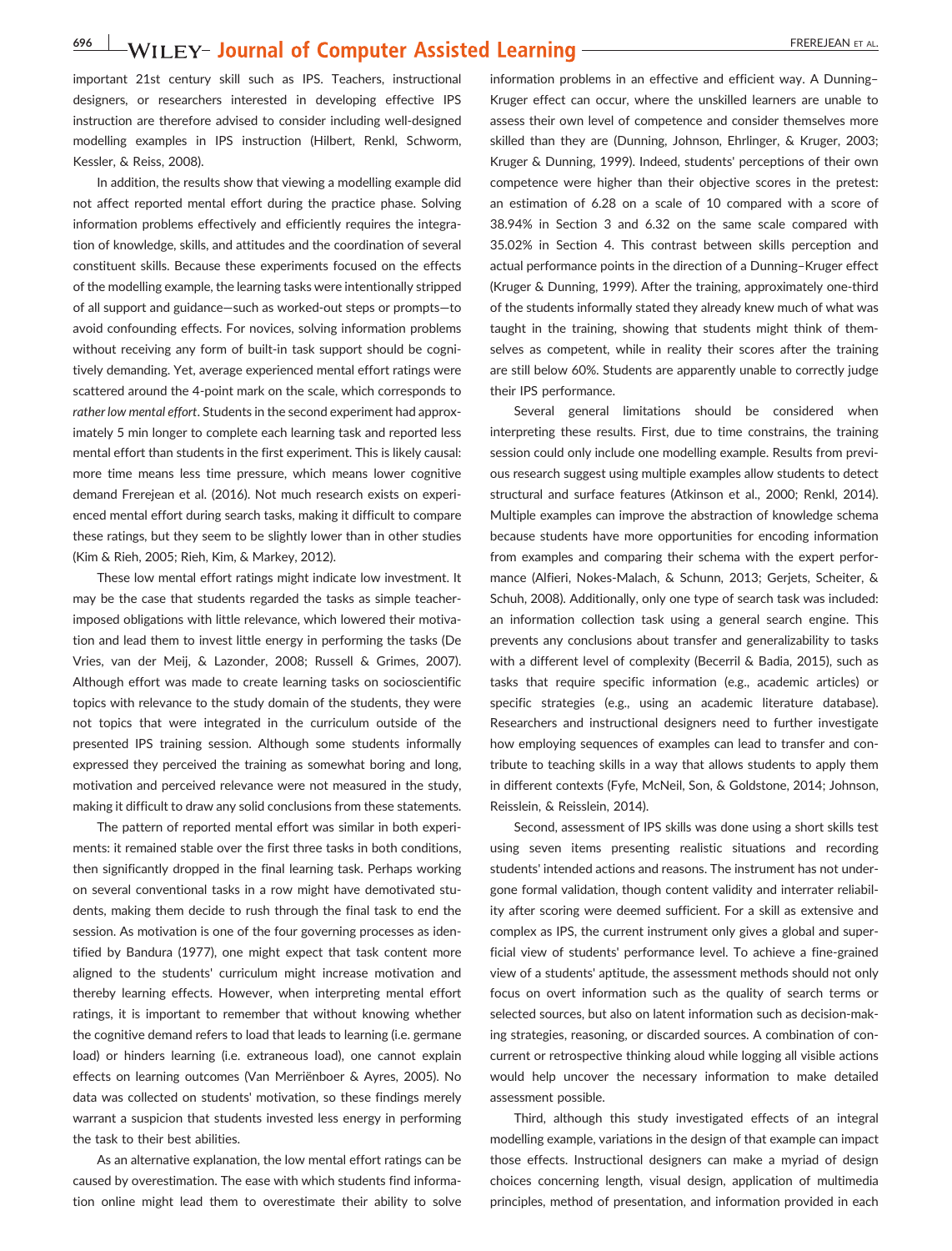example (Hoogerheide, Loyens, & van Gog, 2014; Van Gog, Verveer, & Verveer, 2014). The investigated modelling example was optimized to achieve maximum effect in the ecologically valid setting of this study, based on known best practices in instructional design. For that reason, it is not possible to attribute the learning effect to one of the design choices or the application of a specific principle (i.e., segmenting and prompting). Similarly, the degree to which the modelling example had a direct effect on learning or an indirect effect through an improved practice phase cannot be deduced from the current experiment. Further research is necessary to disentangle and isolate these effects to detect which design choices are most effective. To achieve this, researchers could measure process variables such as mental effort and attention continually during the processing of the example, in addition to learning (Spanjers, Wouters, van Gog, & van Merriënboer, 2011). Such methodology is already employed, for example, in research by Kammerer, Bråten, Gerjets, and Strømsø (2012), which combines eye tracking methodology, process logging, and verbal protocols. With information on learning processes that occur during example processing, and by comparing different designs, conclusions can be drawn about the effects of individual instructional principles and design choices.

To conclude, the intervention in this study is a short, one‐shot, standalone training and yields only small effect sizes, yet it shows a promising result: modelling examples are effective tools for fostering IPS skills. Based on the findings, it can be predicted that these skills can be developed with a well-designed training program including modelling examples and providing sufficient time for practice. A longitudinal approach, where IPS instruction is embedded in a curriculum and combined with domain‐specific instruction, might be a fruitful design to achieve this challenging goal (Argelagós & Pifarré, 2012; Rosman, Mayer, & Krampen, 2016; Wopereis, Brand‐Gruwel, & Vermetten, 2008).

#### ORCID

J. Frerejean <http://orcid.org/0000-0002-3026-3624> P.A. Kirschner <http://orcid.org/0000-0002-8743-0462> S. Brand-Gruwel <sup>●</sup> <http://orcid.org/0000-0002-6173-3203>

#### REFERENCES

- Aleven, V. A. W. M. M., & Koedinger, K. R. (2002). An effective metacognitive strategy: Learning by doing and explaining with a computer-based cognitive tutor. Cognitive Science, 26, 147-179. [https://](https://doi.org/10.1016/S0364-0213(02)00061-7) [doi.org/10.1016/S0364](https://doi.org/10.1016/S0364-0213(02)00061-7)‐0213(02)00061‐7
- Alfieri, L., Nokes‐Malach, T. J., & Schunn, C. D. (2013). Learning through case comparisons: A meta-analytic review. Educational Psychologist, 48, 87–113.<https://doi.org/10.1080/00461520.2013.775712>
- Argelagós, E., & Pifarré, M. (2012). Improving information problem solving skills in secondary education through embedded instruction. Computers in Human Behavior, 28, 515–526. [https://doi.org/10.1016/](https://doi.org/10.1016/j.chb.2011.10.024) [j.chb.2011.10.024](https://doi.org/10.1016/j.chb.2011.10.024)
- Atkinson, R., Derry, S., Renkl, A., & Wortham, D. (2000). Learning from examples: Instructional principles from the worked examples research. Review of Educational Research, 70, 181–214. [https://doi.org/10.3102/](https://doi.org/10.3102/00346543070002181) [00346543070002181](https://doi.org/10.3102/00346543070002181)
- Atkinson, R., Renkl, A., & Merrill, M. (2003). Transitioning from studying examples to solving problems: Effects of self‐explanation prompts and fading worked-out steps. Journal of Educational Psychology, 95, 774–783. [https://doi.org/10.1037/0022](https://doi.org/10.1037/0022-0663.95.4.774)‐0663.95.4.774
- Badke, W. (2010). Why information literacy is invisible. Communications in Information Literacy, 4, 129–141. [https://doi.org/10.1109/](https://doi.org/10.1109/ICELMACH.2010.5608206) [ICELMACH.2010.5608206](https://doi.org/10.1109/ICELMACH.2010.5608206)
- Bandura, A. (1971). Social learning theory. New York: General Learning Press.
- Bandura, A. (1977). Social learning theory. Englewood Cliffs: Prentice Hall.
- Baum, B. E., & Gray, J. J. (1992). Expert modeling, self‐observation using videotape, and acquisition of basic therapy skills. Professional Psychology: Research and Practice, 23, 220–225. [https://doi.org/](https://doi.org/10.1037/0735-7028.23.3.220) 10.1037/0735‐[7028.23.3.220](https://doi.org/10.1037/0735-7028.23.3.220)
- Becerril, L., & Badia, A. (2015). Information problem‐solving skills and the shared knowledge construction process: A comparison of two learning tasks with differing levels of cognitive complexity. Culture and Education, 27, 766–801. [https://doi.org/10.1080/](https://doi.org/10.1080/11356405.2015.1092265) [11356405.2015.1092265](https://doi.org/10.1080/11356405.2015.1092265)
- Bennett, S., Maton, K., & Kervin, L. (2008). The 'digital natives' debate: A critical review of the evidence. British Journal of Educational Technology, 39, 775–786. [https://doi.org/10.1111/j.1467](https://doi.org/10.1111/j.1467-8535.2007.00793.x)‐8535.2007.00793.x
- Braaksma, M. A. H., Rijlaarsdam, G., van den Bergh, H., & van Hout‐ Wolters, B. H. A. M. (2004). Observational learning and its effects on the orchestration of writing processes. Cognition and Instruction, 22(1), 1–36. [https://doi.org/10.1207/s1532690Xci2201\\_1](https://doi.org/10.1207/s1532690Xci2201_1)
- Braaksma, M. A. H., Rijlaarsdam, G., van den Bergh, H., & van Hout‐ Wolters, B. H. A. M. (2006). What observational learning entails: A case study. L1 Educational Studies in Language and Literature, 6(1), 31–62.
- Braaksma, M. A. H., van den Bergh, H., Rijlaarsdam, G., & Couzijn, M. (2001). Effective learning activities in observation taks when learning to write and read argumentative texts. European Journal of Psychology of Education, 16, 33–48.<https://doi.org/10.1007/BF03172993>
- Brand‐Gruwel, S., Wopereis, I., & Vermetten, Y. (2005). Information problem solving by experts and novices: Analysis of a complex cognitive skill. Computers in Human Behavior, 21, 487–508. [https://doi.org/](https://doi.org/10.1016/j.chb.2004.10.005) [10.1016/j.chb.2004.10.005](https://doi.org/10.1016/j.chb.2004.10.005)
- Brand‐Gruwel, S., Wopereis, I., & Walraven, A. (2009). A descriptive model of information problem solving while using internet. Computers & Education, 53, 1207–1217. [https://doi.org/10.1016/j.](https://doi.org/10.1016/j.compedu.2009.06.004) [compedu.2009.06.004](https://doi.org/10.1016/j.compedu.2009.06.004)
- Chi, M. T. H., Bassok, M., & Lewis, M. W. (1989). Self‐explanations: How students study and use examples in learning to solve problems. Cognitive Science, 182, 145–182.
- Chi, M. T. H., De Leeuw, N., Chiu, M.‐H., & Lavancher, C. (1994). Eliciting self‐explanations improves understanding. Cognitive Science, 18, 439–477. [https://doi.org/10.1207/s15516709cog1803\\_3](https://doi.org/10.1207/s15516709cog1803_3)
- Chi, M. T. H., Feltovich, P. J., & Glaser, R. (1981). Categorization and representation of physics problems by experts and novices. Cognitive Science, 5, 121–152. [https://doi.org/10.1207/s15516709cog0502\\_2](https://doi.org/10.1207/s15516709cog0502_2)
- De Vries, B., van der Meij, H., & Lazonder, A. W. (2008). Supporting reflective web searching in elementary schools. Computers in Human Behavior, 24, 649–665.<https://doi.org/10.1016/j.chb.2007.01.021>
- Dunning, D., Johnson, K., Ehrlinger, J., & Kruger, J. (2003). Why people fail to recognize their own incompetence. Current Directions in Psychological Science, 12, 83–87. [https://doi.org/10.1111/1467](https://doi.org/10.1111/1467-8721.01235)‐ [8721.01235](https://doi.org/10.1111/1467-8721.01235)
- Fogg, B. J., Soohoo, C., Danielson, D. R., Marable, L., Stanford, J., & Tauber, E. R. (2003). How do users evaluate the credibility of web sites? Proceedings of the 2003 conference on Designing for user experiences, 1–15. doi:<https://doi.org/10.1145/997078.997097>
- Frerejean, J., van Strien, J. L. H., Kirschner, P. A., Brand‐Gruwel, S. (2016). Completion strategy or emphasis manipulation? Task support for teaching information problem solving. Computers in Human Behavior, 62, 90–104.<https://doi.org/10.1016/j.chb.2016.03.048>
- Fyfe, E. R., McNeil, N. M., Son, J. Y., & Goldstone, R. L. (2014). Concreteness fading in mathematics and science instruction: A systematic review. Educational Psychology Review, 26(1), 9–25. [https://doi.](https://doi.org/10.1007/s10648-014-9249-3) [org/10.1007/s10648](https://doi.org/10.1007/s10648-014-9249-3)‐014‐9249‐3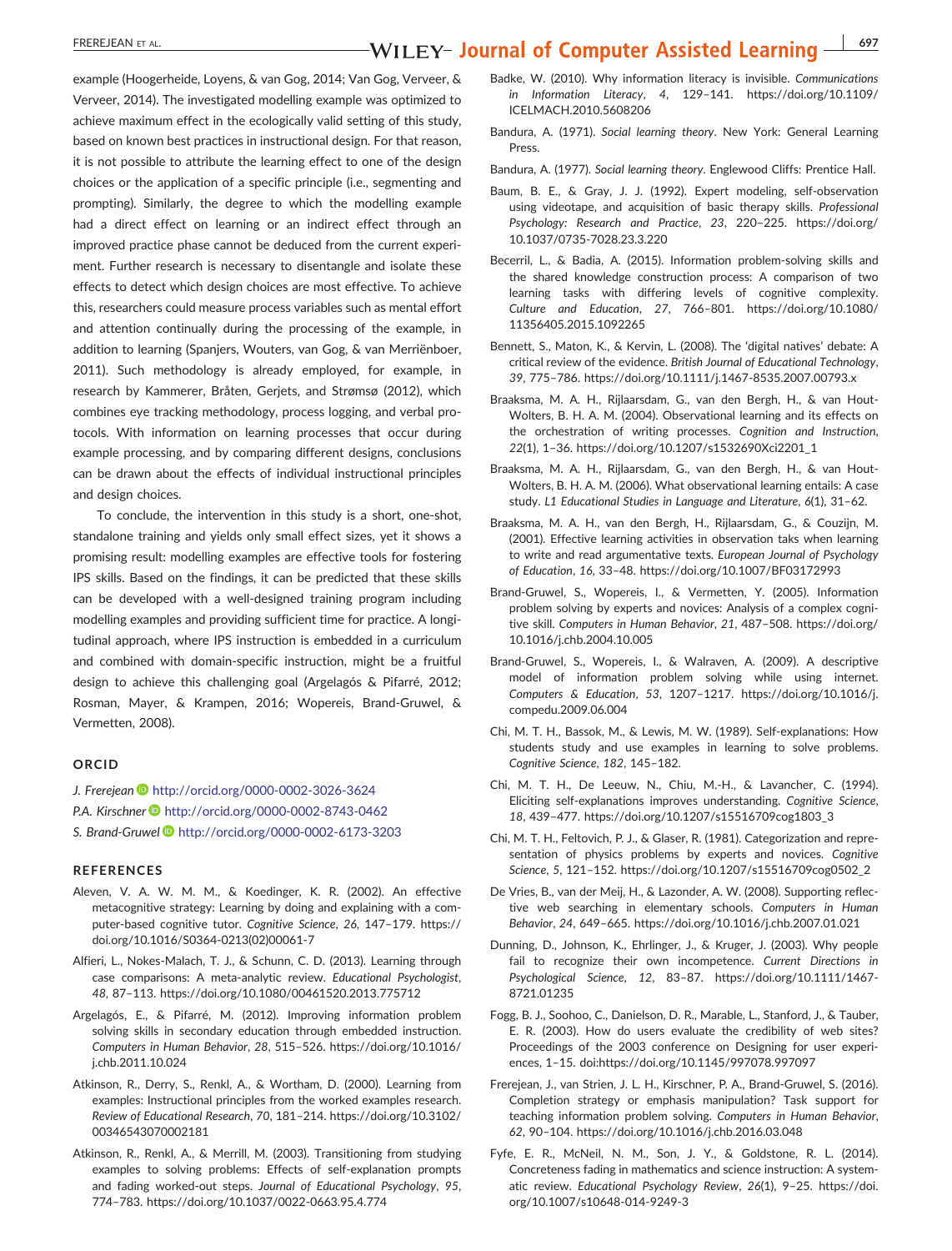- Gerjets, P., Kammerer, Y., & Werner, B. (2011). Measuring spontaneous and instructed evaluation processes during web search: Integrating concurrent thinking‐aloud protocols and eye‐tracking data. Learning and Instruction, 21, 220–231. [https://doi.org/10.1016/j.](https://doi.org/10.1016/j.learninstruc.2010.02.005) [learninstruc.2010.02.005](https://doi.org/10.1016/j.learninstruc.2010.02.005)
- Gerjets, P., Scheiter, K., & Schuh, J. (2008). Information comparisons in example‐based hypermedia environments: Supporting learners with processing prompts and an interactive comparison tool. Educational Technology Research and Development, 56, 73–92. [https://doi.org/](https://doi.org/10.1007/s11423-007-9068-z) [10.1007/s11423](https://doi.org/10.1007/s11423-007-9068-z)‐007‐9068‐z
- Groenendijk, T., Janssen, T., Rijlaarsdam, G., & van den Bergh, H. (2013). Learning to be creative. The effects of observational learning on students' design products and processes. Learning and Instruction, 28, 35–47.<https://doi.org/10.1016/j.learninstruc.2013.05.001>
- Hilbert, T. S., Renkl, A., Schworm, S., Kessler, S., & Reiss, K. (2008). Learning to teach with worked‐out examples: A computer‐based learning environment for teachers. Journal of Computer Assisted Learning, 24, 316–332. [https://doi.org/10.1111/j.1365](https://doi.org/10.1111/j.1365-2729.2007.00266.x)‐2729.2007.00266.x
- Hölscher, C., & Strube, G. (2000). Web search behavior of Internet experts and newbies. Computer Networks, 33, 337–346. [https://doi.org/](https://doi.org/10.1016/S1389-1286(00)00031-1) [10.1016/S1389](https://doi.org/10.1016/S1389-1286(00)00031-1)‐1286(00)00031‐1
- Hoogerheide, V., Loyens, S. M. M., & van Gog, T. (2014). Comparing the effects of worked examples and modeling examples on learning. Computers in Human Behavior, 41, 80–91. [https://doi.org/10.1016/j.](https://doi.org/10.1016/j.chb.2014.09.013) [chb.2014.09.013](https://doi.org/10.1016/j.chb.2014.09.013)
- Hoogerheide, V., Loyens, S. M. M., & van Gog, T. (2015). Learning from video modeling examples: Does gender matter? Instructional Science, 44(1), 69–86. [https://doi.org/10.1007/s11251](https://doi.org/10.1007/s11251-015-9360-y)‐015‐9360‐y
- Johnson, A. M., Reisslein, J., & Reisslein, M. (2014). Representation sequencing in computer-based engineering education. Computers and Education, 72, 249–261. [https://doi.org/10.1016/j.](https://doi.org/10.1016/j.compedu.2013.11.010) [compedu.2013.11.010](https://doi.org/10.1016/j.compedu.2013.11.010)
- Kalyuga, S., Ayres, P., Chandler, P., & Sweller, J. (2003). The expertise reversal effect. Educational Psychologist, 38, 23–31. [https://doi.org/](https://doi.org/10.1207/S15326985EP3801_4) [10.1207/S15326985EP3801\\_4](https://doi.org/10.1207/S15326985EP3801_4)
- Kalyuga, S., Rikers, R., & Paas, F. (2012). Educational implications of expertise reversal effects in learning and performance of complex cognitive and sensorimotor skills. Educational Psychology Review, 24, 313–337. [https://doi.org/10.1007/s10648](https://doi.org/10.1007/s10648-012-9195-x)‐012‐9195‐x
- Kammerer, Y., Bråten, I., Gerjets, P., & Strømsø, H. I. (2012). The role of Internet‐specific epistemic beliefs in laypersons' source evaluations and decisions during web search on a medical issue. Computers in Human Behavior, 29, 1193–1203. [https://doi.org/10.1016/j.](https://doi.org/10.1016/j.chb.2012.10.012) [chb.2012.10.012](https://doi.org/10.1016/j.chb.2012.10.012)
- Keil, F. C., & Kominsky, J. F. (2013). Missing links in middle school: Developing use of disciplinary relatedness in evaluating internet search results. PLoS one, 8(6), 1–5. [https://doi.org/10.1371/journal.](https://doi.org/10.1371/journal.pone.0067777) [pone.0067777](https://doi.org/10.1371/journal.pone.0067777)
- Kim, Y. M., & Rieh, S. Y. (2005). Dual‐task performance as a measure of mental effort in searching a library system and the web. Proceedings of the American Society for Information Science and Technology, 42(1), 1–14.<https://doi.org/10.1002/meet.14504201155>
- Kirschner, P. A., & van Merriënboer, J. J. G. (2013). Do learners really know best? Urban legends in education. Educational Psychologist, 48, 169–183.<https://doi.org/10.1080/00461520.2013.804395>
- Kruger, J., & Dunning, D. (1999). Unskilled and unaware of it: How difficulties in recognizing one's own incompetence lead to inflated self-assessments. Journal of Personality and Social Psychology, 77, 1121–1134. [https://doi.org/10.1037/0022](https://doi.org/10.1037/0022-3514.77.6.1121)‐3514.77.6.1121
- Lazonder, A. W., Biemans, H. J. A., & Wopereis, I. G. J. H. (2000). Differences between novice and experienced users in searching information on the world wide web. Journal of the American Society for Information Science and Technology, 51, 576–581. [https://doi.org/](https://doi.org/10.1002/(sici)1097-4571(2000)51:6%3C576::aid-asi9%3E3.0.co;2-7) 10.1002/(sici)1097‐[4571\(2000\)51:6<576::aid](https://doi.org/10.1002/(sici)1097-4571(2000)51:6%3C576::aid-asi9%3E3.0.co;2-7)‐asi9>3.0.co;2‐7
- Linek, S., Gerjets, P., & Scheiter, K. (2010). The speaker/gender effect: Does the speaker's gender matter when presenting auditory text in

multimedia messages? Instructional Science, 38, 503–521. [https://doi.](https://doi.org/10.1007/s11251-009-9115-8) [org/10.1007/s11251](https://doi.org/10.1007/s11251-009-9115-8)‐009‐9115‐8

- Mayer, R. E. (2014). The Cambridge handbook of multimedia learning (2nd ed.). Cambridge: Cambridge University Press.
- Paas, F., Tuovinen, J. E., Tabbers, H., & van Gerven, P. W. M. (2003). Cognitive load measurement as a means to advance cognitive load theory. Educational Psychologist, 38, 63–71. [https://doi.org/10.1207/](https://doi.org/10.1207/s15326985ep3801_8) [s15326985ep3801\\_8](https://doi.org/10.1207/s15326985ep3801_8)
- Paas, F. G. W. C. (1992). Training strategies for attaining transfer of problem‐solving skill in statistics: A cognitive‐load approach. Journal of Educational Psychology, 84, 429–434. [https://doi.org/10.1037/](https://doi.org/10.1037/0022-0663.84.4.429) 0022‐[0663.84.4.429](https://doi.org/10.1037/0022-0663.84.4.429)
- Pedersen, S., & Lui, M. (2003). The transfer of problem‐solving skills from a problem‐based learning environment: The effect of modeling an expert's cognitive processes. Journal of Research on Technology in Education, 35, 303–320.
- Platform Onderwijs2032 (2016). Eindadvies platform onderwijs 2032. Den Haag: Platform Onderwijs, 2032.
- Prensky, M. (2001). Digital natives, digital immigrants, part II: Do they really think differently? On the Horizon, 9(6), 1–9. [https://doi.org/](https://doi.org/10.1108/10748120110424843) [10.1108/10748120110424843](https://doi.org/10.1108/10748120110424843)
- Renkl, A. (1997). Learning from worked-out examples: A study on individual differences. Cognitive Science, 21, 1-29. [https://doi.org/10.1207/](https://doi.org/10.1207/s15516709cog2101_1) [s15516709cog2101\\_1](https://doi.org/10.1207/s15516709cog2101_1)
- Renkl, A. (1999). Learning mathematics from worked‐out examples: Analyzing and fostering self‐explanations. European Journal of Psychology of Education, 14, 477–488.<https://doi.org/10.1007/BF03172974>
- Renkl, A. (2002). Worked‐out examples: Instructional explanations support learning by self-explanations. Learning and Instruction, 12, 529-556. [https://doi.org/10.1016/s0959](https://doi.org/10.1016/s0959-4752(01)00030-5)‐4752(01)00030‐5
- Renkl, A. (2014). Toward an instructionally oriented theory of example‐ based learning. Cognitive Science, 38, 1–37. [https://doi.org/10.1111/](https://doi.org/10.1111/cogs.12086) [cogs.12086](https://doi.org/10.1111/cogs.12086)
- Renkl, A., & Atkinson, R. K. (2002). Learning from examples: Fostering self‐ explanations in computer-based learning environments. Interactive Learning Environments, 10, 105–119. [https://doi.org/10.1076/](https://doi.org/10.1076/ilee.10.2.105.7441) [ilee.10.2.105.7441](https://doi.org/10.1076/ilee.10.2.105.7441)
- Renkl, A., Hilbert, T., & Schworm, S. (2009). Example‐based learning in heuristic domains: A cognitive load theory account. Educational Psychology Review, 21, 67–78. [https://doi.org/10.1007/s10648](https://doi.org/10.1007/s10648-008-9093-4)‐008‐9093‐4
- Rieh, S. Y., Kim, Y.‐M. M., & Markey, K. (2012). Amount of invested mental effort (AIME) in online searching. Information Processing and Management, 48, 1136–1150.<https://doi.org/10.1016/j.ipm.2012.05.001>
- Rosman, T., Mayer, A.‐K., & Krampen, G. (2016). A longitudinal study on information‐seeking knowledge in psychology undergraduates: Exploring the role of information literacy instruction and working memory capacity. Computers & Education, 96, 94–108. [https://doi.org/](https://doi.org/10.1016/j.compedu.2016.02.011) [10.1016/j.compedu.2016.02.011](https://doi.org/10.1016/j.compedu.2016.02.011)
- Russell, D., & Grimes, C. (2007). Assigned tasks are not the same as self-chosen web search tasks. Paper presented at the 40th annual Hawaii international conference on system sciences (HICSS '07), Washington, DC.
- Sarsfield, E. (2014). Differences between novices' and experts' solving ill‐ structured problems. Public Health Nursing, 31, 444–453. [https://doi.](https://doi.org/10.1111/phn.12100) [org/10.1111/phn.12100](https://doi.org/10.1111/phn.12100)
- Smith, E. E. (2012). The digital native debate in higher education: A comparative analysis of recent literature. Canadian Journal of Learning and Technology, 38(3), 1–18.
- Spanjers, I. A. E., Wouters, P., van Gog, T., & van Merriënboer, J. J. G. (2011). An expertise reversal effect of segmentation in learning from animated worked‐out examples. Computers in Human Behavior, 27, 46–52.<https://doi.org/10.1016/j.chb.2010.05.011>
- Stadtler, M., & Bromme, R. (2008). Effects of the metacognitive computer‐ tool met.a.ware on the web search of laypersons. Computers in Human Behavior, 24, 716–737.<https://doi.org/10.1016/j.chb.2007.01.023>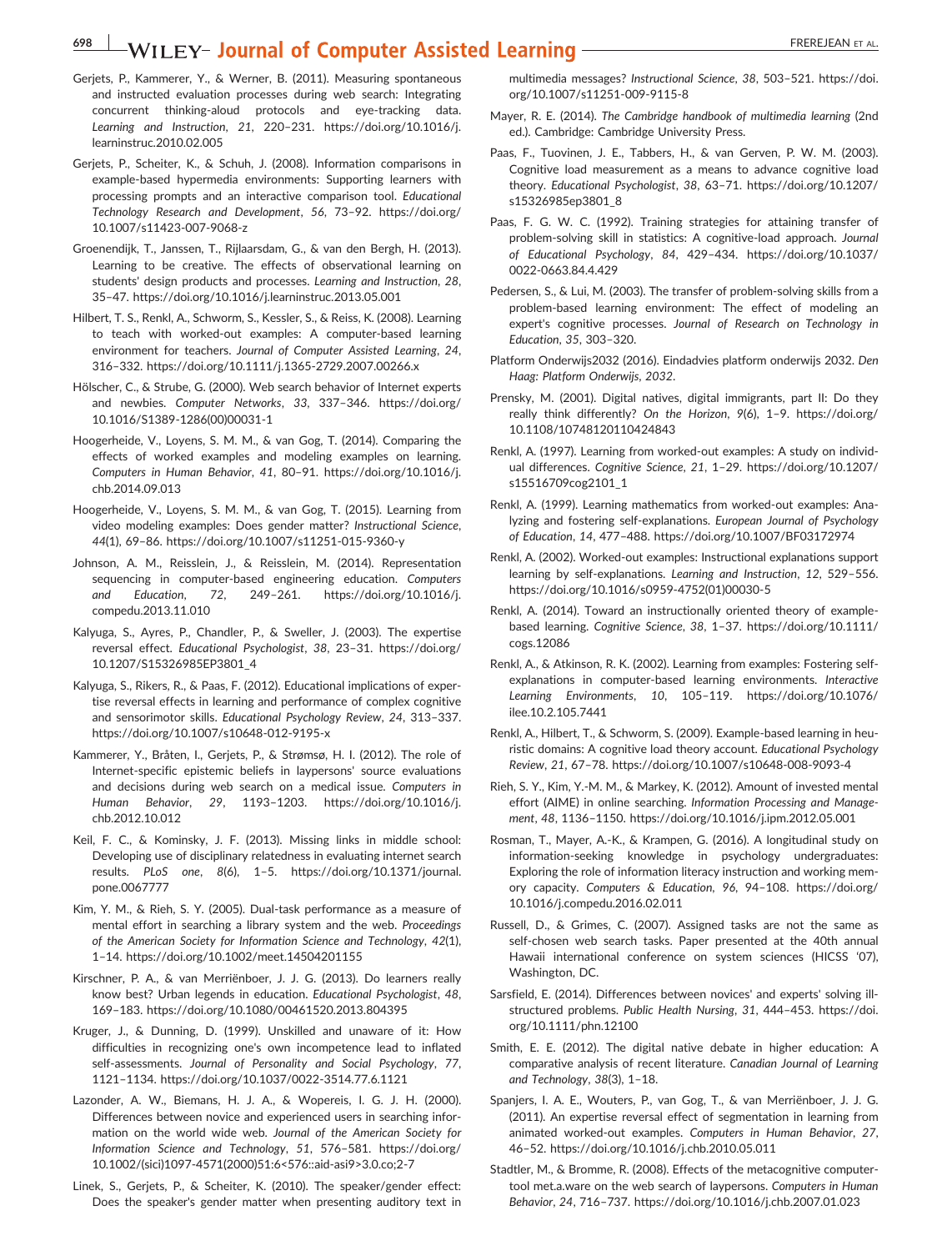### EREREJEAN ET AL. **EXEREJEAN ET AL. EXEREJEAN ET AL. EXEREJEAN ET AL. COPY THE TYPE TO UT LEY- JOUITIAI of Computer Assisted Learning**  $\frac{1}{1699}$

- Stark, R., Mandl, H., Gruber, H., & Renkl, A. (2002). Conditions and effects of example elaboration. Learning and Instruction, 12, 39–60. [https://doi.](https://doi.org/10.1016/s0959-4752(01)00015-9) [org/10.1016/s0959](https://doi.org/10.1016/s0959-4752(01)00015-9)‐4752(01)00015‐9
- Sweller, J. (1988). Cognitive load during problem solving: Effects on learning. Cognitive Science, 12, 257–285. [https://doi.org/10.1207/](https://doi.org/10.1207/s15516709cog1202_4) [s15516709cog1202\\_4](https://doi.org/10.1207/s15516709cog1202_4)
- Sweller, J. (2006). The worked example effect and human cognition. Learning and Instruction, 16, 165–169. [https://doi.org/10.1016/j.](https://doi.org/10.1016/j.learninstruc.2006.02.005) [learninstruc.2006.02.005](https://doi.org/10.1016/j.learninstruc.2006.02.005)
- Tapscott, D. (1999). Educating the net generation. Educational Leadership, 56(5), 6–11.
- Thijs, A., Fisser, P., & van der Hoeven, M. (2014). 21e eeuwse vaardigheden in het curriculum van het funderend onderwijs. Enschede: SLO.
- Van Deursen, A. J. A. M., & van Diepen, S. (2013). Information and strategic Internet skills of secondary students: A performance test. Computers & Education, 63, 218–226. [https://doi.org/10.1016/j.](https://doi.org/10.1016/j.compedu.2012.12.007) [compedu.2012.12.007](https://doi.org/10.1016/j.compedu.2012.12.007)
- Van Gog, T., Paas, F., & van Merriënboer, J. J. G. (2004). Process‐oriented worked examples: Improving transfer performance through enhanced understanding. Instructional Science, 32, 83–98. [https://doi.org/](https://doi.org/10.1023/B:TRUC.0000021810.70784.b0) [10.1023/B:TRUC.0000021810.70784.b0](https://doi.org/10.1023/B:TRUC.0000021810.70784.b0)
- Van Gog, T., Paas, F., & van Merriënboer, J. J. G. (2008). Effects of studying sequences of process‐oriented and product‐oriented worked examples on troubleshooting transfer efficiency. Learning and Instruction, 18, 211–222. [https://doi.org/10.1016/j.](https://doi.org/10.1016/j.learninstruc.2007.03.003) [learninstruc.2007.03.003](https://doi.org/10.1016/j.learninstruc.2007.03.003)
- Van Gog, T., & Rummel, N. (2010). Example‐based learning: Integrating cognitive and social‐cognitive research perspectives. Educational Psychology Review, 22, 155–174. [https://doi.org/10.1007/s10648](https://doi.org/10.1007/s10648-010-9134-7)‐ 010‐[9134](https://doi.org/10.1007/s10648-010-9134-7)‐7
- Van Gog, T., Verveer, I., & Verveer, L. (2014). Learning from video modeling examples: Effects of seeing the human model's face. Computers & Education, 72, 323–327. [https://doi.org/10.1016/j.](https://doi.org/10.1016/j.compedu.2013.12.004) [compedu.2013.12.004](https://doi.org/10.1016/j.compedu.2013.12.004)
- Van Merriënboer, J. J. G., Ayres, P. (2005). Research on cognitive load theory and its design implications for e‐learning. Educational Technology Research and Development, 53, 5–13. [https://doi.org/10.1007/](https://doi.org/10.1007/BF02504793) [BF02504793](https://doi.org/10.1007/BF02504793)
- Van Merriënboer, J. J. G., & Kirschner, P. A. (2013). Ten steps to complex learning: A systematic approach to four-component instructional design (2nd ed.). New York: Routledge.
- Walraven, A., Brand‐Gruwel, S., & Boshuizen, H. P. A. (2008). Information‐ problem solving: A review of problems students encounter and instructional solutions. Computers in Human Behavior, 24, 623–648. [https://](https://doi.org/10.1016/j.chb.2007.01.030) [doi.org/10.1016/j.chb.2007.01.030](https://doi.org/10.1016/j.chb.2007.01.030)
- Walraven, A., Brand‐Gruwel, S., & Boshuizen, H. P. A. (2009). How students evaluate information and sources when searching the world wide web for information. Computers & Education, 52, 234–246. <https://doi.org/10.1016/j.compedu.2008.08.003>
- Wopereis, I., Brand‐Gruwel, S., & Vermetten, Y. (2008). The effect of embedded instruction on solving information problems. Computers in Human Behavior, 24, 738–752.<https://doi.org/10.1016/j.chb.2007.01.024>
- Zhou, M. (2013). A systematic understanding of successful web searches in information-based tasks. Educational Technology & Society, 16, 321–331.

How to cite this article: Frerejean J, van Strien JLH, Kirschner PA, Brand‐Gruwel S. Effects of a modelling example for teaching information problem solving skills. J Comput Assist Learn. 2018;34:688–700. <https://doi.org/10.1111/jcal.12276>

### APPENDIX A

Overview of multimedia principles and how they were applied in the modelling example

| Multimedia principle      | <b>Description</b>                                                                     | <b>Application</b>                                                                                                                                                                                                |
|---------------------------|----------------------------------------------------------------------------------------|-------------------------------------------------------------------------------------------------------------------------------------------------------------------------------------------------------------------|
| Split-attention principle | Avoid formats where learners have to split<br>their attention between multiple sources | All information was contained in the video screen and zoomed on relevant<br>elements where possible                                                                                                               |
| Modality principle        | Learners learn better from audio narration<br>than on-screen text                      | The screencast contains a voice-over narration and no on-screen instructions                                                                                                                                      |
| Redundancy principle      | Avoid simultaneous presentation of verbal<br>and visual text                           | On-screen text and verbal narration do not overlap                                                                                                                                                                |
| Segmenting principle      | Media should be segmented or allow learner<br>to process in own pace                   | The example was split into fragments and could be paused and replayed                                                                                                                                             |
| Pre-training principle    | Learners should be familiar with domain-<br>specific key concepts                      | An instruction video prior to the modelling example explained all concepts                                                                                                                                        |
| Coherence principle       | Avoid extraneous, nonrelevant material                                                 | Not possible to remove these elements from a realistic screencast, but<br>zooming was used to focus on relevant information                                                                                       |
| Signalling principle      | Focus the leaner's attention to essential<br>material                                  | The mouse cursor was accentuated and was often used to "point" at on-<br>screen elements the expert was talking about. Zooming was used when<br>possible to move distractions (such as advertisements) off-screen |
| Contiguity principles     | Visually and temporally align words and<br>graphics                                    | In addition to signalling methods, relevant information was always on-screen<br>when it occurred in the narration                                                                                                 |
| Personalization principle | Deliver instruction in a conversational tone                                           | Although scripted, the narration resembled an expert who thinks out loud<br>during the search                                                                                                                     |
| Voice principle           | Learners learn better from narration in a<br>standard-accented human voice             | The speaker was a standard-accented Dutch woman                                                                                                                                                                   |
| Image principle           | Adding the speaker's image on screen does<br>not necessarily lead to better learning   | The image of the speaker was not included                                                                                                                                                                         |